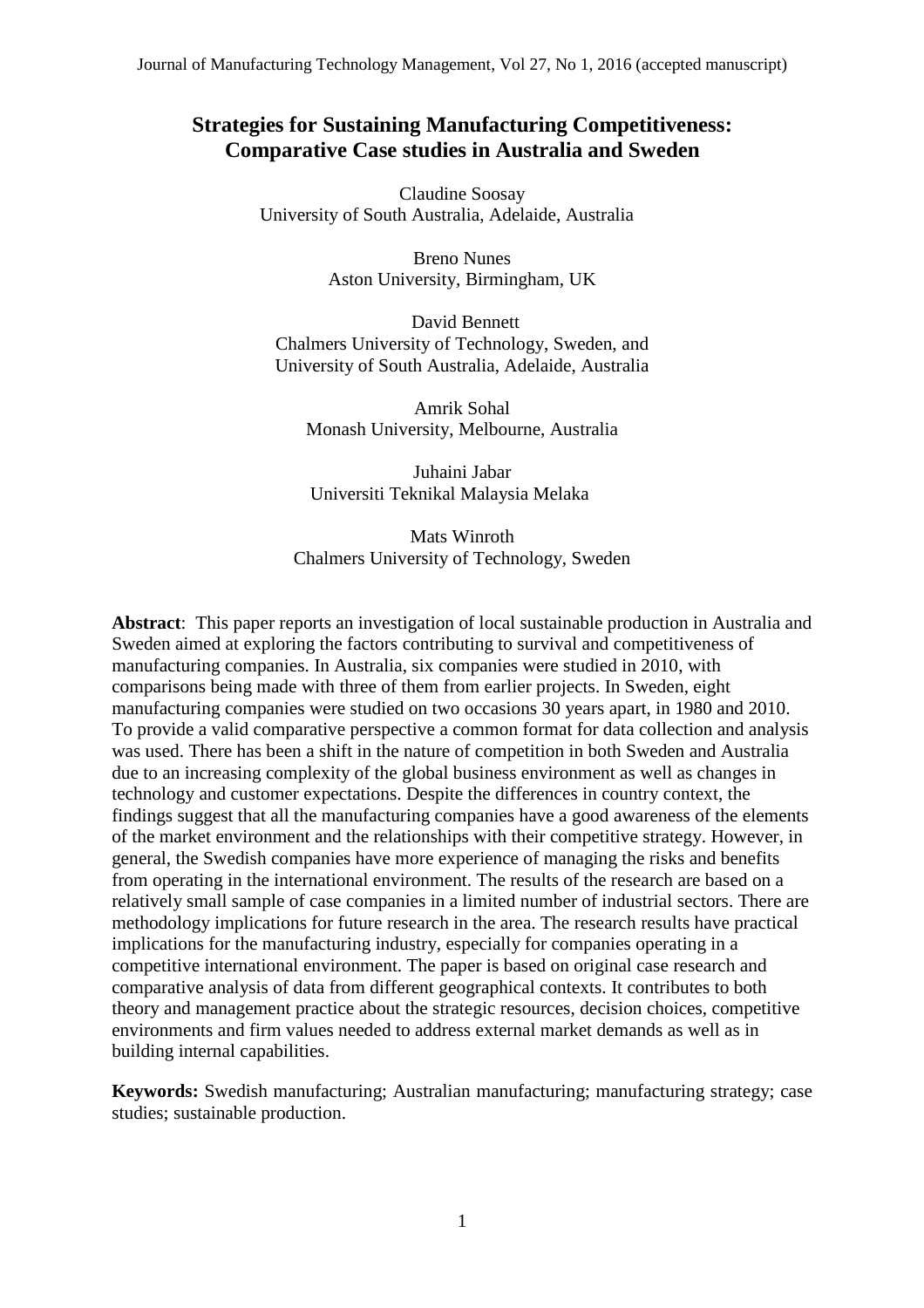# **1. Introduction**

In an era of worldwide economic downturn, the survival and competitiveness of manufacturing firms depend on their practices and capabilities to adapt to external environments, which are attributed to changes in customer preferences, government regulations, technology and competitors (Jayanthi, 2001). This strategic alignment of internal resources and external market requirements enables not only survival, but also competitiveness (Bates et al, 2001, Sun and Hong, 2002; Machuca, 2011). Manufacturing strategies determine the deployment of resources to build capabilities for creating and sustaining costs and product advantages in order to maintain a high level of profitability and strong market position. This reflects the ability to successfully define their scope, to manage and coordinate the core functions and operations within the enterprise as well as relationships with suppliers and customers, and to respond to market demand (Bennett and Vaidya, 2005). The central theme of the strategy literature has been the alignment of strategies to the environmental context. The majority of research in this area, particularly manufacturing strategy, has specified and described the strategy development process in specific sectors or particular countries only. There are few studies adopting a cross national analysis within the context of current economic conditions, which led to the development of this research.

This study supplements and builds on other related work, especially into the sources of competitive advantage for companies in traditional industrial economies, and also in smaller population countries facing competition from countries with huge labour and natural resources (such as China, India and Brazil). The aim of this study is to investigate and compare the strategies of manufacturing firms in both Australia and Sweden, which enable their sustained competitiveness despite the recent economic downturn. These two countries were selected as it is evident that many manufacturing firms were able adopt creative strategies to cope with economic difficulties while avoiding widespread disruption to their operations. The findings from this study provide insight to practitioners and to theory, as it is important to discern how manufacturing competitiveness can be sustained given the complexity of global environments coupled with changing technologies and customer requirements.

The study was conducted mainly from the perspective of economic and social sustainability, with environmental sustainability as an additional factor. The international context within which manufacturing companies operate was also an important consideration. The case companies studied were all in industries where Australia and Sweden have traditionally demonstrated manufacturing strength; i.e. in the case of Australia, automotive components, food and drink, and customised engineering products; and in the case of Sweden, automotive, complex engineered products and design intensive home ware. We adopt the market-based view and the resource-based view in line with the strategy literature relating to competitiveness of firms (Makhija, 2003). The market-based view suggests that strategic plans should be derived from a careful analysis of market trends and of the market's potential evolution, while the resource-based view suggests that companies should concentrate on managing internal resources and find markets where these can be deployed. Many authors, such as Slack and Lewis (2008), propose that a balanced approach is preferable, and that market-based and resource-based perspectives should be reconciled.

The paper is structured as follows: the next section reviews the market-based and resourcebased theories that underpin our research, together with other relevant literature strands for the study of how firms sustain their competitiveness including the manufacturing strategy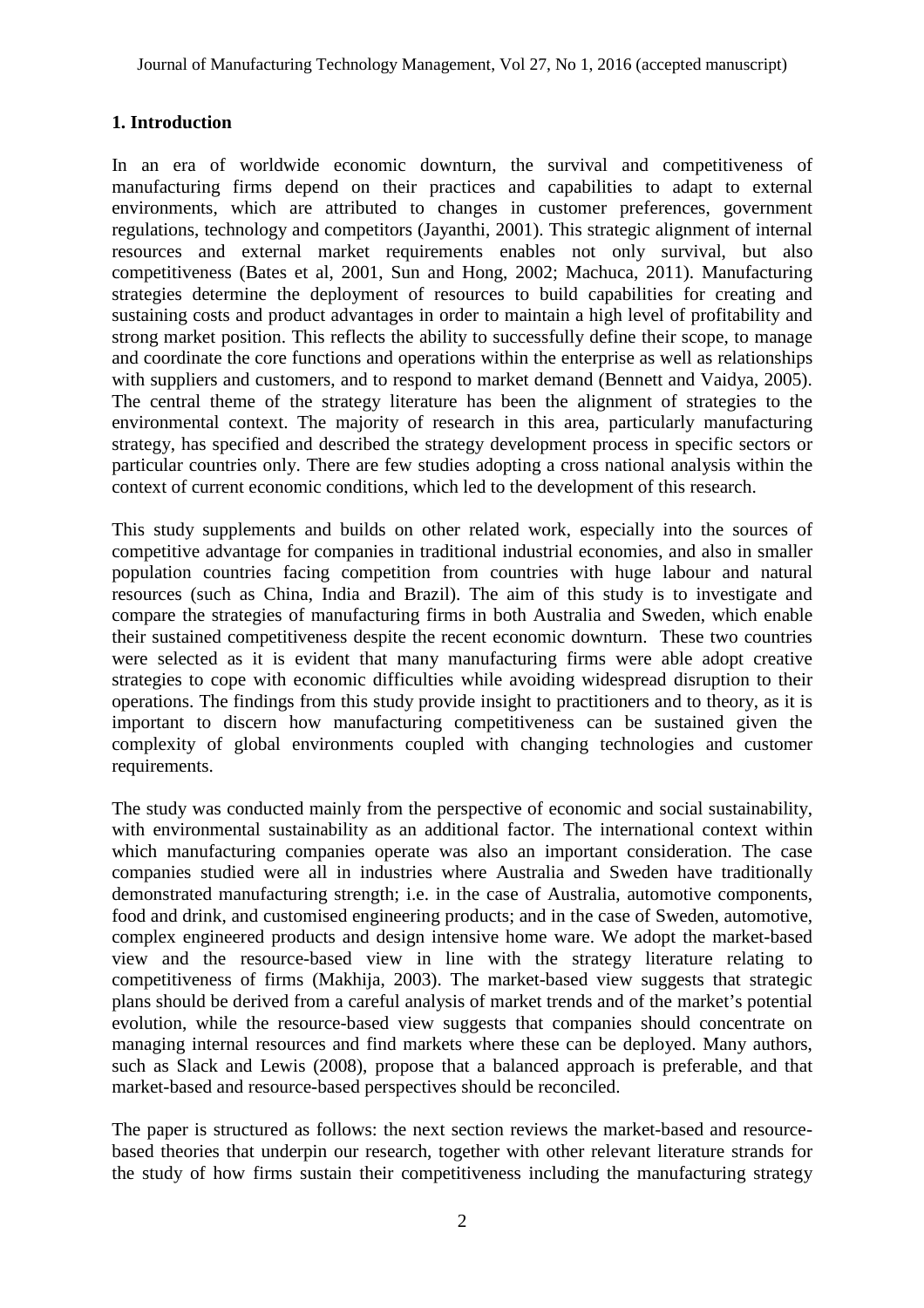perspective (Hayes and Wheelwright, 1984) and the concept of sustainable competitive advantage (Dierickx and Cool, 1989). Section 3 outlines the methodology undertaken followed by a description of the firms studied and the empirical findings. Lastly, the conclusions and final considerations are set out, highlighting the implications of the research.

# **2. Theoretical Context**

### **2.1. Market-based and resource-based views**

It is relevant within the context of this research to examine how the market-based view (MBV) and resource-based view (RBV) of competitive strategy contribute to explaining the factors underlying the sustained performance of the Australian and Swedish case companies. The MBV is focused on the market environment, where through this lens organisations should align their business strategy to meet market needs; whereas RBV focuses on the firm's internal resources and competencies. The market environment is related with organisations dealing with competitors in fulfilling their customers' needs to enhance performance. Internal resources of organisations comprise both tangible and intangible resources that determine the firm's competitive advantage where intangible resources are the hardest to imitate (Roquebert, Phillips, and Westpall, 1996). For example, to compete globally organisations are increasing their investments in purchasing new and more advanced machinery in order to enhance the efficiency and quality of their production (Yang and Meyer, 2014). Subsequently, it is necessary for these organisations to provide training for their employees as new knowledge and capability are required to operate the machinery.

The MBV and the RBV clearly point to different sources of competitive advantage for firms (Roquebert, Phillips, and Westfall, 1996). The MBV suggests that enhanced end-product market position is the foundation for sustainable future returns and increasing firms' current value (Caves and Porter, 1977, 1978; Porter, 1979; Tallman, 1991). The MBV regards competitive advantage as the barrier protecting against competition arising from market structure. The MBV model is also developed to focus on the firm's inherited market power. Proponents of the MBV advocate that since the transformation process unfolds gradually over time, such market power provides a valuable base for competing in the evolving environment (Makhija, 2003). The increase in labour costs have compelled manufacturers globally to relocate their plant to China in order to be cost effective while sustaining their market share (Dedrick and Kraemer, 2006). Based on the MBV, the sources of firms' values are ingrained in the competitive condition distinguishable in external product markets. It regards firm performance as being related to its market power, mainly through monopoly, barriers to entry, and bargaining power (Grant, 1991). Manufacturers have patented their product or process to protect competitive advantage (Cohen, Nelson and Welsh, 2000). A firm in a monopoly market is considered strong and will achieve higher performance. Nevertheless, there has been an increasing interest in Customer Relationship Management (CRM) and manufacturers are improving their responsiveness to customer demands in terms of product design, services, and manufacturing practices (Ngai, 2005). Consequently, to sustain their performance, manufacturers have introduced product expansion, product diversification and environmentally sustainable products in response to customers' growing and changing demands (Despeisse, et. al, 2012)

In contrast to the MBV, the RBV looks inwards towards the resources available in the firm. According to the RBV, competitive advantage is provided by unique and valuable firm-level resources that are non-imitable by competitors (Barney, 1986, 1991; Peteraf, 1993; Prahalad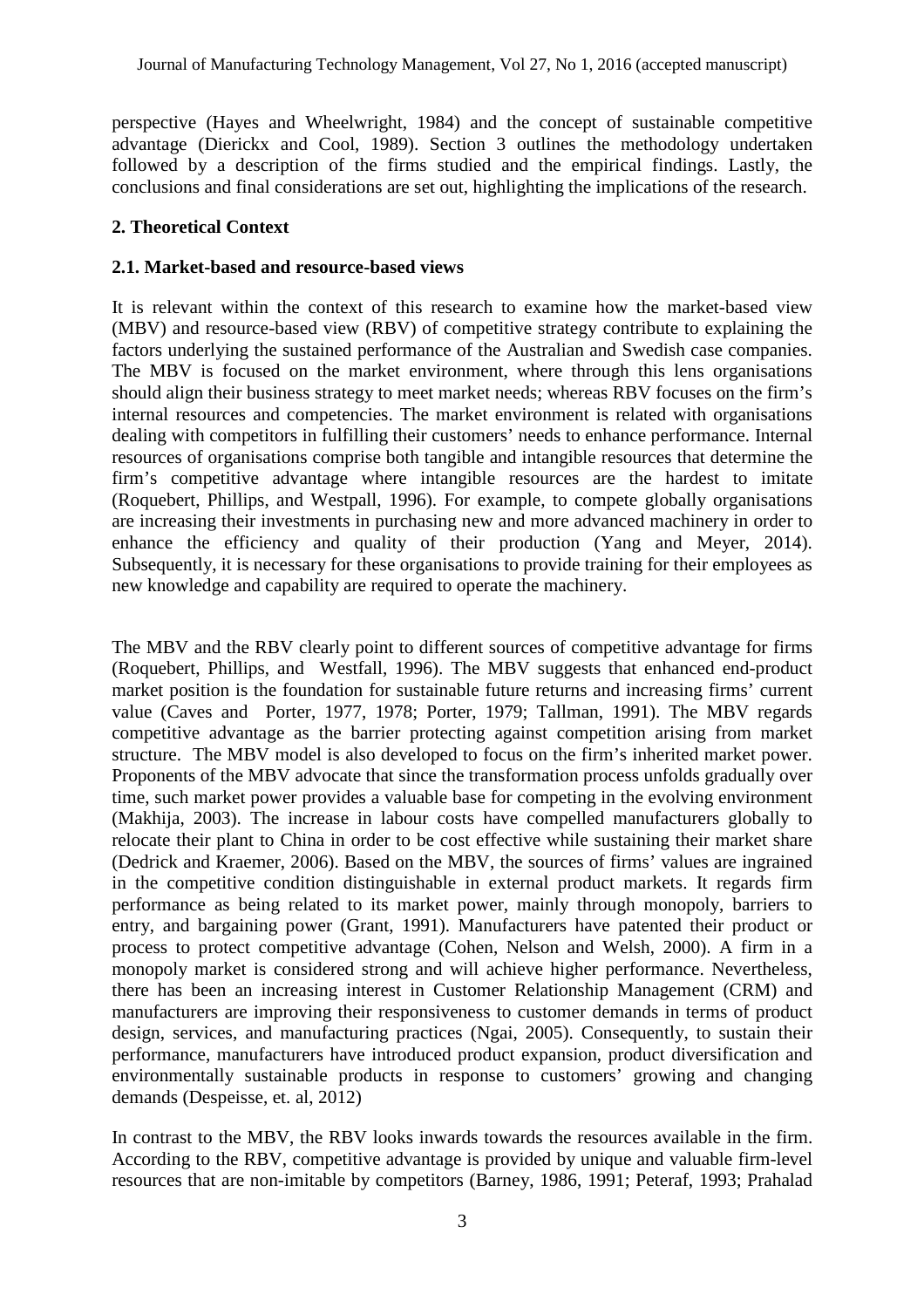and Hamel, 1990). These are often described as valuable, rare, imperfectly imitable and nonsubstitutable (VRIN); and enable firms to be more successful in the emerging economy. According to Wernerfelt (1984), a firm's resources are those tangible and intangible assets tied semi-permanently to the firm. These include capabilities and knowledge that allow the firm to develop strategies to enhance its efficiency and effectiveness (Barney, 1991, p. 101). For example, a multi-skilled worker is not easily replaced and is considered a VRIN resource. A resource's value also depends on the competitor's view of its importance. Resources that are unique and possess superior capabilities are the source of a firm's competitive advantage. These types of resources are generally tangible, but there are also resources within the firm that are intangible in nature, such as tacit knowledge, which needs to be managed and stored in the organisation through knowledge sharing among employees. This can be achieved by encouraging employees to work in a cross-functional team (Paiva, Roth and Fensterseifer, 2008). The rapid change of the economic environment due to globalisation has forced manufacturing industries to keep abreast with market transformation. In highly competitive markets, manufacturers need especially to strengthen their market position while fully exploiting their resources. Therefore, a strategy that incorporates both market-based and resource-based aspects would be an optimal approach (Thun, 2008). As suggested by Hill (1993), the corporate and marketing strategies are important inputs to a firm's manufacturing strategy.

### **2.2. The manufacturing strategy perspective**

Manufacturing strategy can be viewed as comprising the sequence of decisions that, over time, enables a business unit to achieve a desired manufacturing structure, infrastructure and set of specific capabilities (Hayes and Wheelwright, 1984). Manufacturing capabilities are an indispensable source of competitive advantage. A study in China by Cheng and Bennett (2007) highlights the importance of an organisation's core capabilities such as corporate culture, management, operations and marketing that have a strong relationship with performance compared to ownership or restructuring. This is particularly interesting from a manufacturing technology management perspective given the recent results of the research investigations by Das and Nair (2010) that found both external links to suppliers and internal capabilities are important to the design, planning and use of manufacturing technology.

Skinner (1996) introduced the "Manufacturing in Corporate Strategy" (MCS) theory which relates to 'designing manufacturing systems for purpose'. This approach indicates that manufacturers will focus on a task that leads to strategic advantage. Additionally, other system elements are designed to specifically achieve that task and are required to fit with each other to realise a single purpose. MCS deals with the most important dilemma inherent in managing manufacturing organisations, which includes the costly manufacturing system as well as risk in capital, size and location. Table 1 indicates the core areas of the manufacturing strategy.

### (Insert Table 1 about here)

More recent work by Hill and Hill (2011) states that in the phases of manufacturing strategy development and implementation, identifying the solution is an easy task; however, defining the problem and implementing the solution are more difficult. For instance, the subjectivity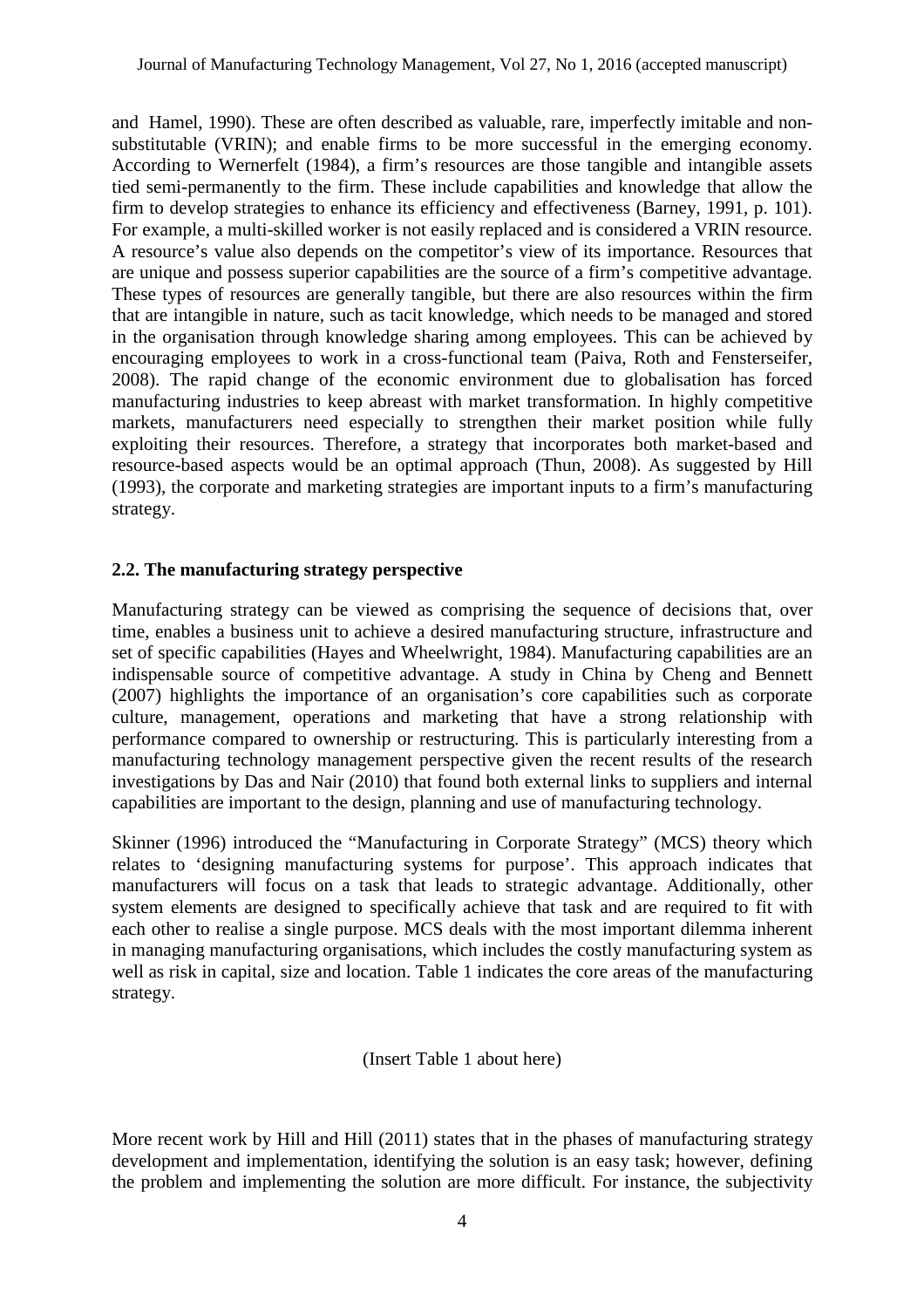embedded in identifying and classifying order-winners and order-qualifiers (Hill, 1993) is highly complex in the current times of hyper competition. According to Lowson (2002), the internal and external contexts will cause an operations strategy to reflect on two main components, i.e. demand trends (pull) and competitive concerns (push). In fact, new criteria can emerge based on evolving customer requirements in a dynamic market, where companies will need to understand the environment in order to determine the level of commitment and role it plays in manufacturing strategy. For example, several authors highlight the increasing awareness about environmental issues in the research agenda of manufacturing strategy, which needs to be aligned now in the context of green manufacturing (Azzone and Noci, 1998; Dangayach and Deshmukh, 2001; Corbett and Klassen, 2006; Nunes and Bennett, 2010; Nunes, 2011; Darnall and Aragón-Correa, 2014).

Manufacturing strategy studies have been criticised for lacking a critical empirical investigation of internal and external contextual factors and influences embedded in the manufacturing strategy process (Barnes, 2002). This view is also shared by Boyer, Swink and Rosenzweig (2005). Corbett (2008) tried to address this by conducting a 10-year longitudinal study with 10 manufacturing firms in New Zealand from 1990 to 2000. He found that these companies did not pursue a stable manufacturing strategy configuration over time, and most of them had been moving towards a price-based configuration. As a result, the companies were more vulnerable to Asian low-cost competition and exchange rate fluctuations. The most successful companies in the sample had invested more in infrastructure activities and assets. Similar views can be found in recent studies with regard to more intangible performance objectives such as agility and flexibility in Australian firms (Fayezi et al, 2015).

Indeed, Manufacturing Strategy needs to include both structural (hardware) and infrastructural decisions (software and humanware) as suggested by Hayes and Wheelwright (1984). It is well reported that "Lean Production" or "Toyota Production System" principles as a strategic choice, can only achieve superior outcomes when combining structural and infrastructural changes in the production system. The importance of permeating the organisation with the vision and philosophy set via a manufacturing strategy is paramount. For instance, the success of Trico in Australia was attributed to visionary management and a co-operative workforce who worked together as a team. This organisation is characterised by a committed management team, effective communication, and collaboration between management and employees, teamwork within the whole organisation where employees are able to embrace change and recognise that structures, practices and decision-making processes provide a solid foundation for work teams (Sohal, 1996). In a broader scope through a large-sample survey, Challis, Samson and Lawson (2005) found that Australian and New Zealand firms that have given priority to 'softer' human aspects have achieved better manufacturing performance. The aspects of 'organisational learning' through implementation of advanced manufacturing technology are discussed in detail by Sohal, Sarros, Schroder and O'Neill (2006), and they constitute an important development of organisational competences.

Finally, Skinner (1996) suggests that manufacturers need to regularly examine their structural manufacturing policies to promote consistent coordination and management of the whole production process, also known as the 'value chain', which for product realisation starts with product R&D and includes design engineering, procurement and production, and runs through to distribution, customer service and warranty repairs. Therefore, MCS needs to expand the focus from only structural decisions of *manufacturing* and a modern manufacturing strategy agenda should pay attention to both market and resource-based views. Three clear trends that recently had to be accommodated in manufacturing strategies are: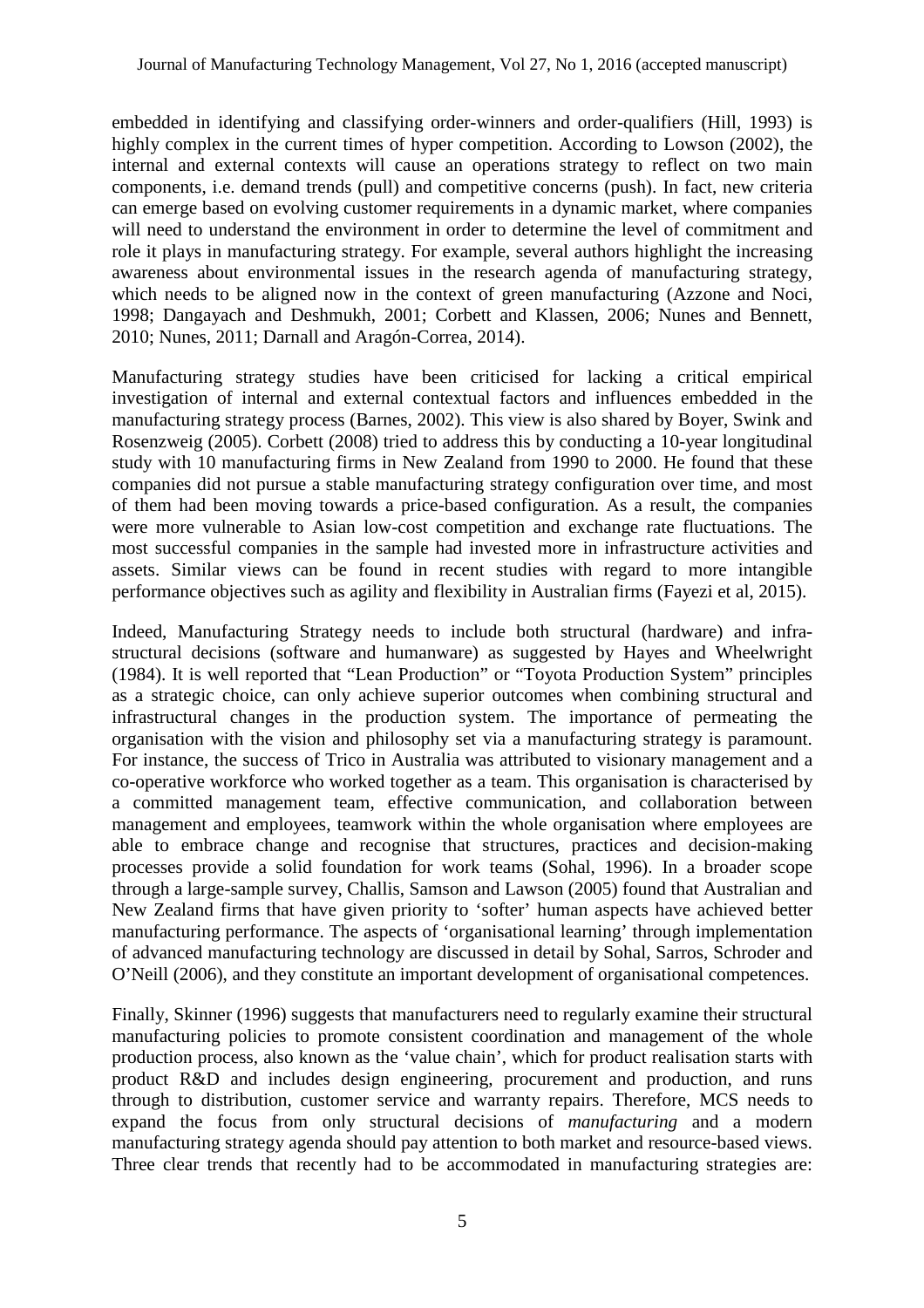globalisation, sustainability and servitization. These have not only added complexity and risk in the management of operations, but also required a drastic mind-set transformation and the development of new competences in manufacturing. While the challenges and opportunities to incorporate these trends are clear, the risks and the transformation path to be followed are still obscure. These three trends are briefly presented and discussed in the following section.

### **2.3. Major trends affecting manufacturing strategies**

An important trend that increases complexity in manufacturing strategy is globalisation and the consequent dispersal of manufacturing networks (Dekkers and Bennett, 2010). When globalising operations, there is a natural increase in the difficulties and complexity associated with defining production capacity, technology choice, logistics routes and risk assessment (Dornier *et al*., 1998; Hayes and Wheelwright, 2004). Therefore, it becomes critical to establish interfaces and align the home and offshore operations for success (Slepniov *et a.l*, 2014). Through case research, Miltenburg (2009) examines the use of six manufacturing objects within seven generic strategies in order to help companies to develop their international manufacturing network strategies. Other previous research relevant to the Australia and Sweden study is the work on global engineering networks by Zhang *et al.* (2008) and the seminal work in the role of foreign factories by Ferdows (1997).

While location choices have gained higher importance due to globalisation, offshoring, and reshoring trends (Walters, 2014), they are accompanied by environmental sustainability pressures for manufacturing strategy (Pham and Thomas, 2011). This is particularly true for global supply chains (Kuik *et al*., 2011), which if not well-designed, can lead to higher levels of fragility (Stonebraker *et al.*, 2009). Currently, manufacturing organisations also emphasise reducing (resources, energy, and waste), reusing and remanufacturing (Mani, Lyons, and Sriram, 2008), being challenged increasingly to proactively manage the entire life cycle of a product. Moreover, it has become the goal for manufacturers to promote manufacturing processes and products that minimise environmental impacts while maintaining social and economic benefits (Joung, Carrell, Sarkar, and Feng, 2012). This initiative has been driven by customers, who demand more sustainable products. This situation has challenged manufacturing enterprises globally to remain competitive by developing and implementing sustainable manufacturing tools and techniques. The challenges not only relate to the external environment but also internally by implementing sustainable manufacturing practices (Hibbard, 2009). These include optimising production systems, complying with environmental laws and regulations, and addressing operators' physical safety and mental concerns (Zhang, 2012). Manufacturers are also concerned with seeking more sustainable materials to meet the growing demand for sustainable products and services, good corporate governance and social responsibility (Bonini and Görner, 2011).

Additionally, companies have been adopting at the manufacturing strategy level, the use of product-service systems (Baines *et al.*, 2009). The debate of servitization of manufacturing continues to grow (Baines *et al*., 2011) and will need the development of new skills in manufacturing organisations in order to deliver advanced services with the required reliability, quality, speed and cost (Baines *et al.*, 2013). One of the main pressures to add advanced services in manufacturing companies reside in the migration of profit streams from manufacturing to services sectors. From a competitive perspective, the existence of affordable technologies is also a reason to servitize manufacturing. Several global companies such as Xerox, Caterpillar, Rolls-Royce, and MAN Trucks have adopted the servitization strategy to better position themselves in the global market place.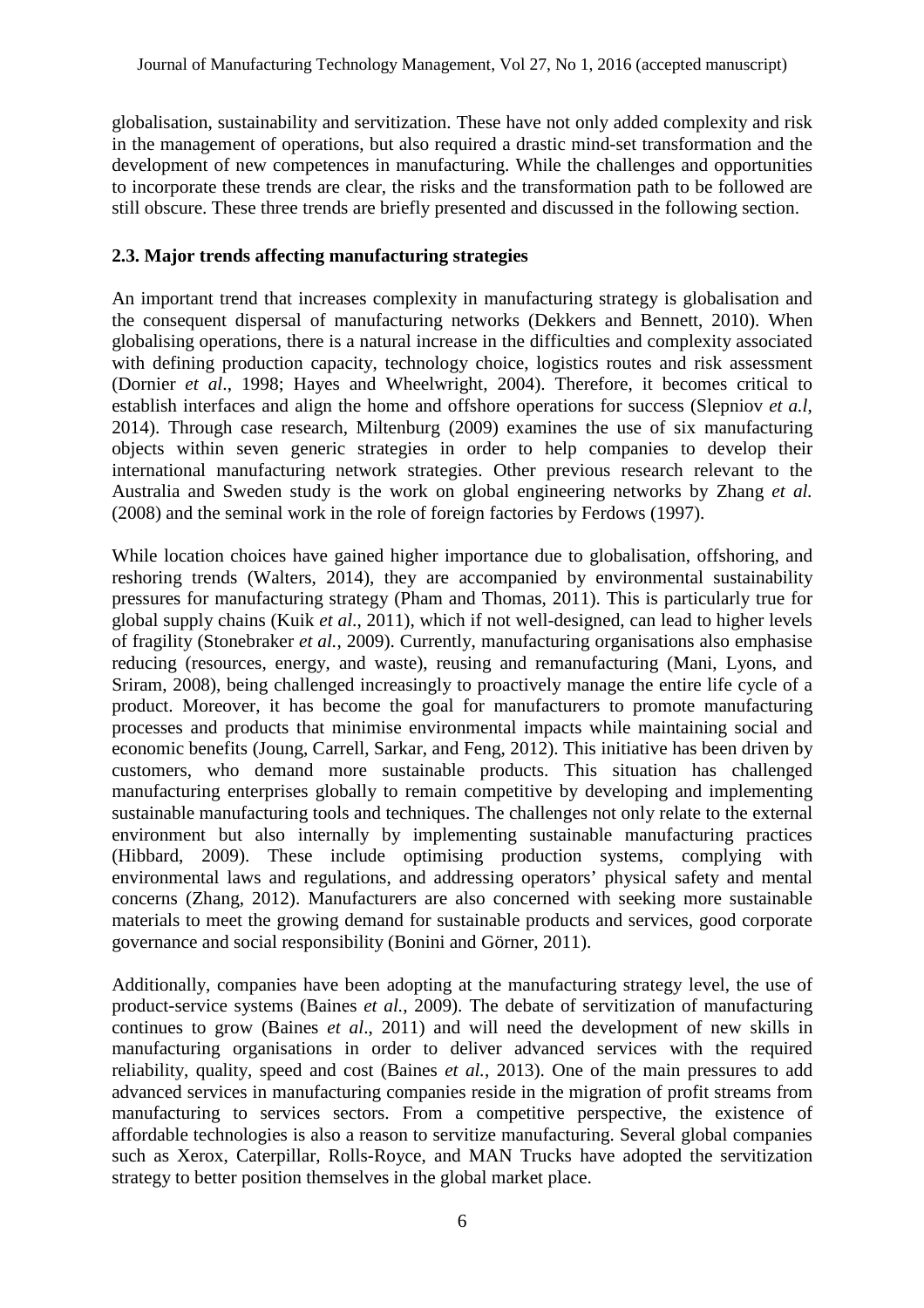Not surprisingly, the trends we briefly described above are interlinked. Global production networks tend to increase the energy intensity and carbon emission for some products, pushing global companies to develop and transfer green practices in their manufacturing networks. Also, servitization is currently considered as a viable path to reduce environmental impact of products (Tukker, 2008); although it is clearly not a sustainability panacea (Tukker, 2013). Companies will need to consider these trends when formulating their manufacturing strategy for developing global leadership or simply in order to survive. The next section will present the research methodology adopted in this study.

### **3. Methodology**

To undertake the research on local sustainable production in Australia and Sweden, a common empirical method was used in both countries. This comprised a multiple case study approach which allows the researcher to investigate the diversity among the cases and aims to make comparisons between them (Yin, 2003). The same basic format for data collection was used during the visits to all the case companies, i.e. introduction to the company (30 minutes), tour of manufacturing facilities (30+ minutes allowed) and interviews with openended questions (approximately 90 minutes).

In Australia, six manufacturing organisations were selected based on purposive sampling. These included four companies in the Adelaide region and two in Melbourne, where managers involved in manufacturing and operations were interviewed. The visits were all undertaken in November and December 2010. In Sweden, eight case companies were all visited in one week during October 2010. The companies were distributed across southern Sweden in various cities and towns. The study of Swedish companies replicated another conducted 30 years previously using exactly the same eight companies. A common visit and interview protocol was used for both Swedish studies and they were undertaken at exactly the same time of year, so the companies were at the same point in their annual business cycle. The interview framework in the 1980 Swedish study was also similar, and actually formed the basis of the data collection methodology used in the later studies. Visual text analysis was also used in both studies. This enabled a longitudinal analysis to be undertaken that has been reported elsewhere (Winroth *et al*., 2011). There were some additions to the 2010 studies in order to reflect the contextual changes that had taken place during the interim 30 years, such as the influence of globalisation and environmental sustainability considerations. It should be noted that in 1980 case research was still in its infancy, so modern coding and text analysis software was not available.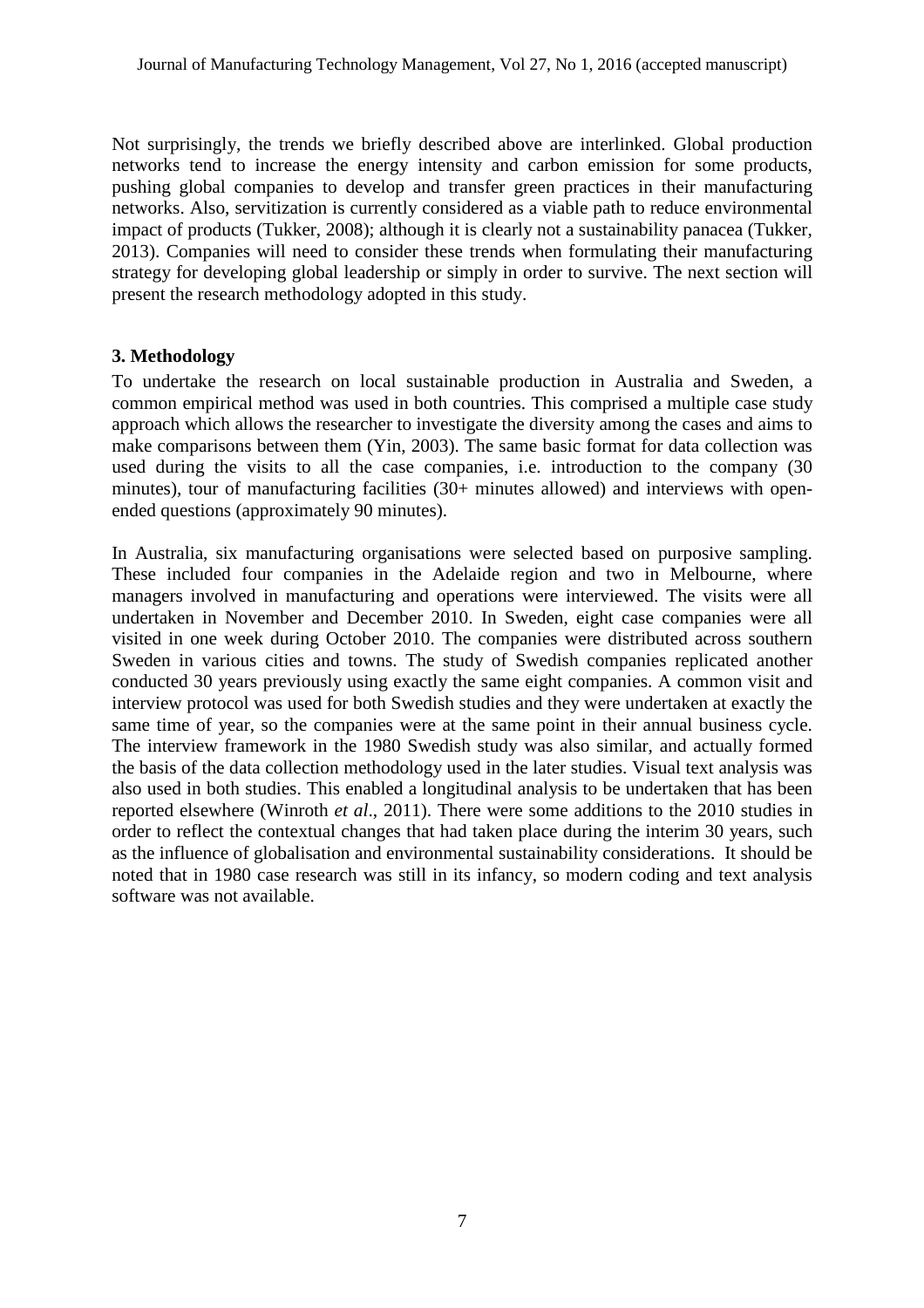The research in the respective countries was undertaken according to the ethics protocols of the universities in Sweden and Australia in which the principal researchers were based. The owners or senior managers of firms were contacted via telephone and email seeking their participation in the study. They were briefed on the overall aims, objectives and scope of the research before deciding which managers were appropriate to be interviewed. Details of the managers interviewed in these case studies are depicted in Table 2. Before the visits to case companies in both Sweden and Australia, respective managers were provided in advance details of the data required and areas to be covered in interviews. In addition, before the 2010 Sweden visits, the companies were sent the report from the 1980 study. One of the research team members participated in all the visits and interviews in both countries, including the 1980 Sweden study.

During the visits in both Australia and Sweden, the interviews were also recorded and transcribed as well as written notes being taken. After the visits, the collected materials were shared among the members. The framework for data collection and analysis was based on an adaptation of a methodology previously developed for analysing manufacturing systems (Bennett and Forrester, 1991). This disaggregates the process of production system design into ten components, i.e. Market and Environment; Manufacturing Strategy; Organisation; Justification; Project Management; Physical System Design; Control and Integration; Work Design; Implementation; and Evaluation. This methodology is appropriate because data collection and analysis were undertaken at the level of the factory rather than the company as a whole. Another characteristic of the study is that all the companies within each country were made known to each other, which was possible because none of them were competitors, although no confidential information was revealed. This openness facilitated a better understanding of the study among participants and enabled benchmarking and meaningful comparisons to be made about practice. Although the methodology contains a component called "manufacturing strategy", in the analysis of the company data, the operation strategy matrix of Slack and Lewis (2008) was also applied. The performance objectives of the companies were analysed by keeping in view the decision areas. Depending on the priorities, the company performance objectives can be ranked accordingly. In order words, it is not necessary that a performance objective is made equally important for all the companies. However, it helps in identifying the most relevant objective and the respective decision area affecting overall company resources. All interviews were transcribed (or had notes taken only for the Swedish study in 1980) and coded into themes for analyses. The findings were crossreferenced not only among the researchers, but also with the companies for reliability and validity.

### **4. The Companies and Their Operations**

Due to the need for commercial confidentiality, the companies are described anonymously. The six Australian companies are referred to as "*AU-A*" to "*AU-F*" and the eight Swedish companies are referred to as "*SW-A*" to "*SW-H*".

*AU-A* is a Computer Numerical Control (CNC) machining engineering company, founded in 1994 by the company's current Managing Director. Having left his previous job in the recession in 1983, he learnt to program CNC machines when they were in their infancy and subsequently worked as a machinist. The training and experience in sales and business management eventually led him to set up the current business. The company was very successful at the start and within 14 years had expanded to 23 employees and moved to a factory double its original size with 24-hour operations. The company manufactures a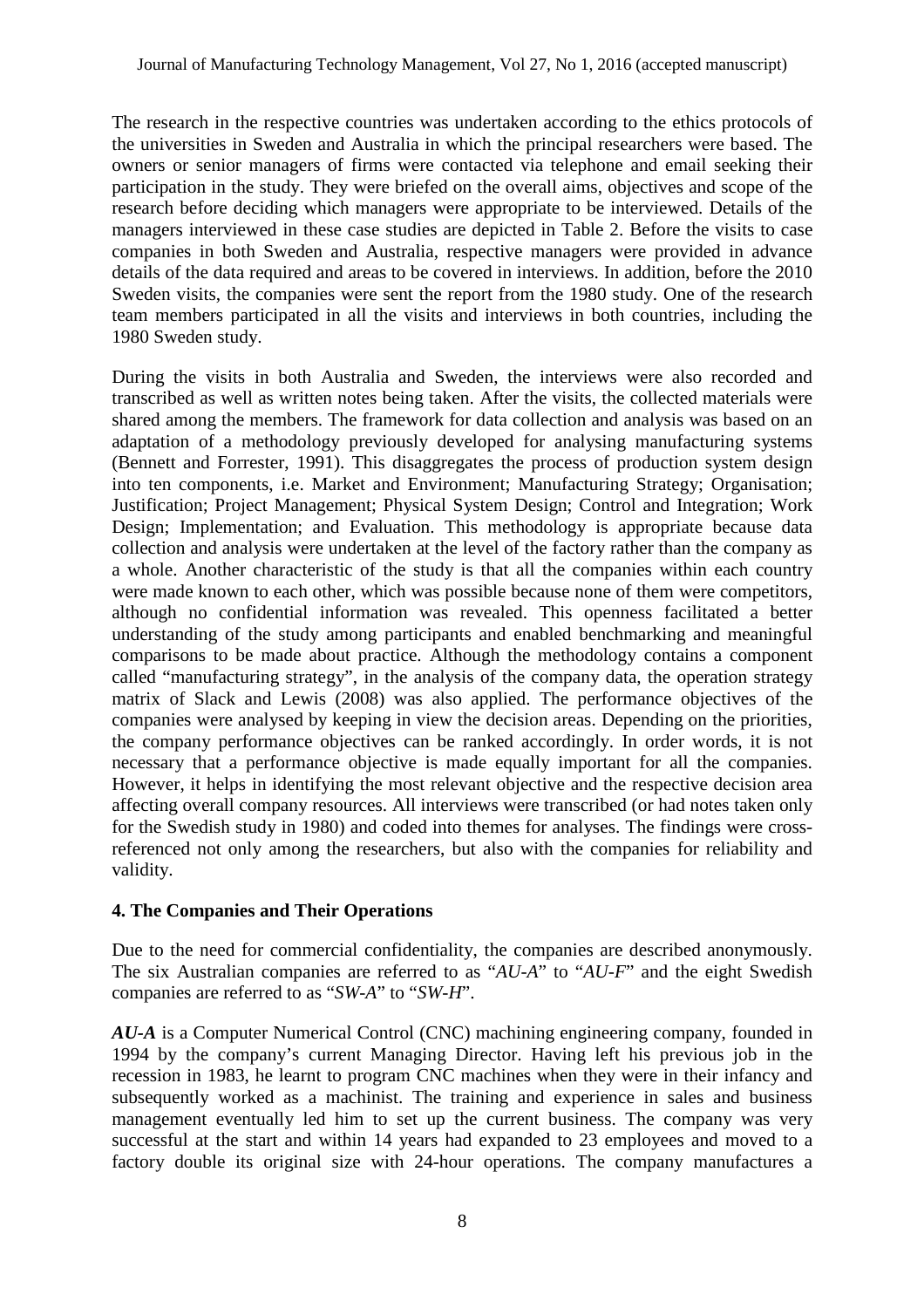mixture of its own products and sub-contracts parts for customers in various industries (such as mining equipment, hydraulics and cutting tools).

*AU-B* is a notable Australian winery established in 1849 by a brewer from England, who emigrated to Australia and settled in the Barossa Valley, South Australia, to grow grapes. It is currently managed by the 8<sup>th</sup> generation member of the family and considered one of the ten largest private wine makers in Australia by volume. The company reflects the development of Australia's modern wine industry, which dates back to the late 1960s when there was a boom in domestic sales of red, and later white, table wines. Sales were largely domestic until the 1980s when exports started, initially in Asia but then to Europe and elsewhere. This led to a massive increase in production from 1986 to 2005. About 640,000 tonnes of grapes were crushed for wine in 1985 and by the mid-2000s it had increased to 2.1 million tonnes. During that time, Firm *AU-B* tripled its output. Of the bottled wine produced in Australia, 55% is exported overseas.

*AU-C* makes automotive parts for OEMs. It originated in the 1920s when the founders of the company started a brake replacement business in Victoria, Australia. In 1947, the company became an OEM manufacturer of brakes for General Motors Holden, and also made clutches in the mid-1980s. The company underwent many changes in ownership before being acquired by a large Pacific group which was a diversified manufacturer of automotive components, industrial plastics and textiles. Eventually in 2007, the company was acquired by its current European owner. There were several plants set up in Asia, United States, Germany and China. At the time of the study, *AU-C* employed 328 people earning sales of AUD110 million annually.

*AU-D* assembles and sells windscreen wipers for the automotive industry. The parent company was established in the United States and set up its Australian subsidiary in 1957 in the state of Victoria. It produced and sold products to all the major automotive manufacturers operating in Australia, such as Ford, General Motors Holden and Mitsubishi. However, it lost most of its business to competitors and now sells windscreen wipers as OEM equipment to Ford only. However, firm *AU-D* still retains relationships with other automotive manufacturers by supplying service parts for the aftermarket. In 2005, the local manufacturing plant was closed and production shifted to China. The organisation subsequently downsized from 250 to 29 employees at the Australian site, but is still surviving profitably as a sales company and by assembling customised wipers for special applications using parts supplied from China.

*AU-E* is a family-owned food business. It was established in 1979, under a discretionary trust with a private company. The business was established in Gawler, South Australia, distributing frozen food products (such as French fries, chicken and seafood) from manufacturers directly to restaurants and hotels. In 1981, the company relocated due to expansion; however in 1992, it was purchased by a large distributor and the family decided to focus on manufacturing instead. The business specialises in a seasoning called "chicken salt", but has diversified to producing other products such as dressing for salads, seasoning and stuffing for chicken. This strategy to focus on a niche market was based on years of experience in the industry and its patience over time. Today, the company employs approximately 50 people with about a third of them involved in administration. It currently produces 150 tonnes of products per week.

*AU-F* is a paper stationery producer and distributor. It is a subsidiary of a larger paper company and was bought by a Japanese corporation as part of a diversification move in 2009.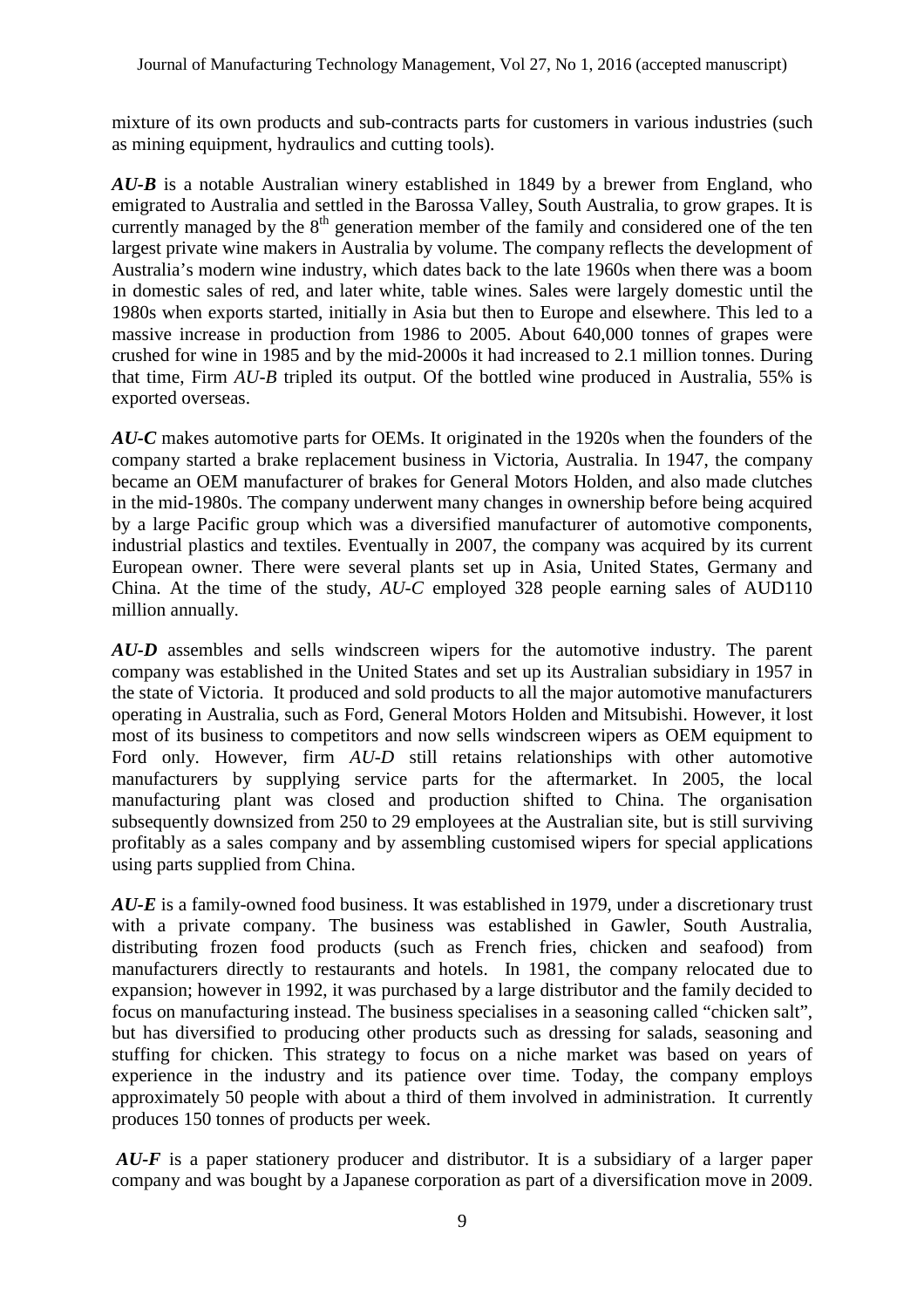It has a long and established manufacturing history since 1939. The firm has two manufacturing plants in South Australia and Victoria with 100 employees. The Victorian plant manufactures envelopes and playing cards, whereas the South Australian plant manufactures all other stationery (everything from exercise books, scrap books, to manila folders, suspension files, duplicate and triplicate books; carbon and carbonless books that is, writing pads, thermal rolls for register machines, and labels; adhesive labels, mailing labels, and a variety of specialty products like exam booklets and café dockets). Both plants produce about AUD300 million of domestic sales and AUD60 million in export sales per annum.

*SW-A* is a bearing manufacturer situated in Gothenburg, where the company headquarters is also located. Founded in 1907, production initially took place at the owner's own workshop but soon a separate factory was built in Gothenburg. By 1980, the company was the world's largest producer of ball and roller bearings. There were 55,000 employees in 1980 and 41,000 employees at the time of the recent study. After 1980, there were a number of acquisitions and joint ventures. Currently, the company has five product platforms, three major divisions and 40 customer segments. Around 2 - 3% of the annual budget is allocated to R&D. The company has 218 applications of patents which reflect R&D progress over the passage of time. Currently, there are four factory divisions within the overall premises and 30% of the factory personnel are engineers. The average level of education in the factory is about the same as in the offices. There have been many environmental improvements over the past 30 years. Over the past decade, sustainability and service have become the key focus areas of the company's strategy.

*SW-B* is located in Tranås and manufactures lawnmowers, although when it was established in 1938, the company made table tennis equipment. Lawnmower production started in the 1950s and this was the beginning of its venture into garden machinery. For a long while, it pursued a strategy of diversification and made products such as snow blowers, children's sledges and table football games. There were 680 employees in 1980 and there are 300 now employed. The company's ownership has moved from industrial groups to financial investors, which had some positive effects from the factory perspective because the owners were willing to provide money for improvements and increase the asset value of the company. It is now part of a garden equipment group based in Italy. All its other product businesses have been sold off except for forest and garden equipment, with the Tranås factory focusing on lawnmowers. The sales turnover was SEK 212 million in 1980 and SEK 1.2 billion in 2010. The cost of living in Tranås is quite low but the company still has difficulty in attracting employees with the right competencies. The main development in production has been the installation of a new line for making domestic lawn mowers in high volumes. The main external competition in lawnmowers comes from another Swedish company, which is located fairly close by.

*SW-C* is located in Mullsjö and produces automotive parts. It was established in 1946 as a small manufacturing company and in the early 1950s obtained its first direct order from the automotive sector. In 1980, there were 160 employees and sales turnover was SEK 6 million. In 2010, there were 387 employees and turnover was SEK 622.8 million. In 1980, 80% of the company's production went to the Swedish companies Saab and Scania, but now it sells to most of the world's major automotive manufacturers, with Volvo being its most important Swedish customer. The company's competitive advantages include market leadership in a market segment with strong growth opportunities, global presence and local execution, a diversified product and customer portfolio, a high degree of customer orientation, high levels of quality and commitment to continuous improvements. The company now has 50 locations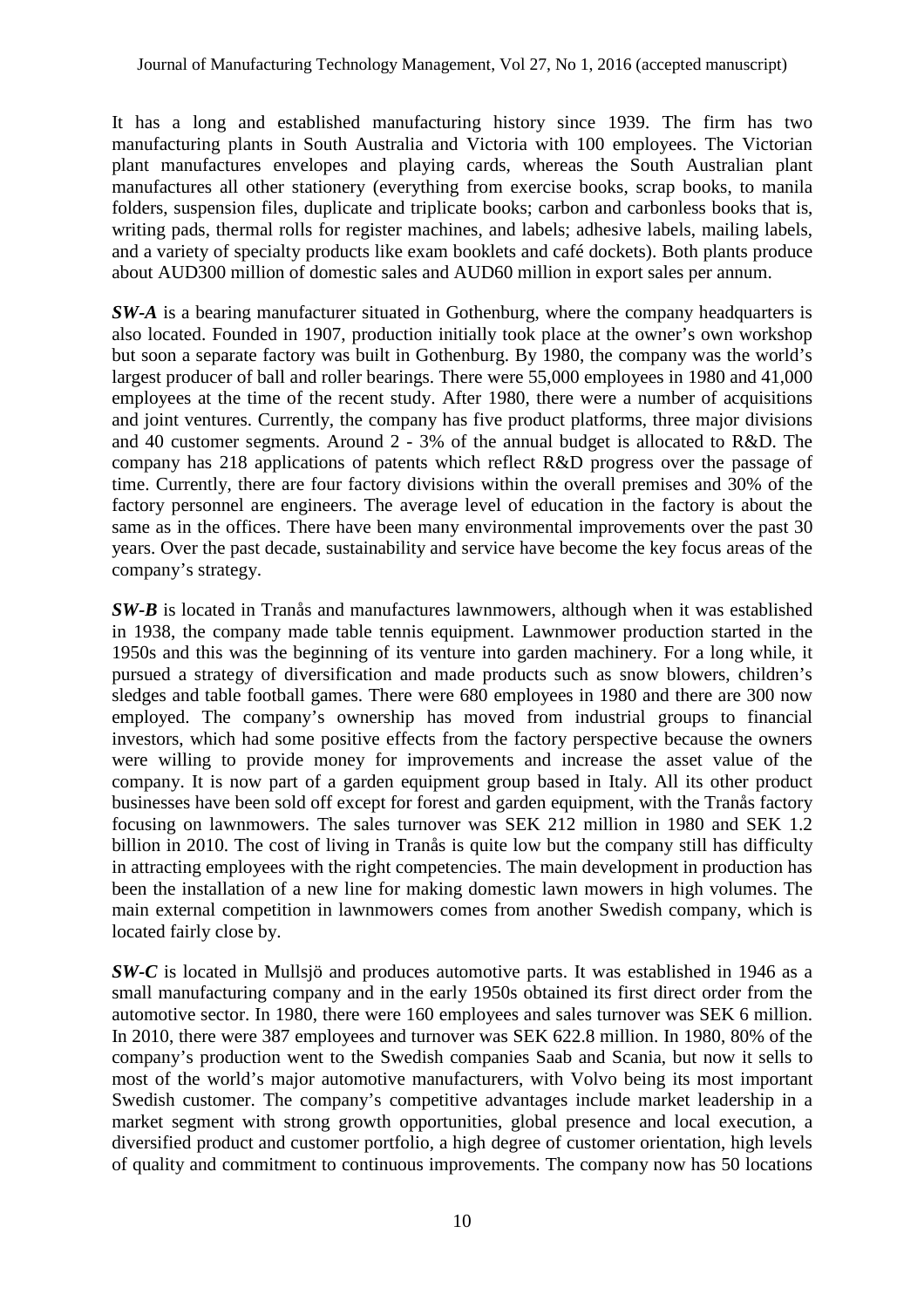worldwide and it is part of a larger group with a focus currently on the Asian region and China especially. Delivery performance was not so important in the 1980s, but due to competition in the market, the company is now stricter about delivering the right quantity at right time. There are a number of environmental initiatives, but mainly these are in response to legislation.

*SW-D* is based in Mjölby and produces materials handling equipment, mainly manual and powered fork lift trucks. After 1980, the company made a number of acquisitions, but in 2000, it became part of a large Japanese industrial group with 13 separate corporations. It had only 1,250 employees compared with 3,156 in 1980, although productivity had increased by two and a half times in only a few years. There were 130 people in product development and added value was 30%. The sales turnover was SEK 894 million in 1980 and SEK 15 billion in 2010. All products were built to customer orders but suppliers varied in JIT philosophy with the products having longer lead-times being delivered to a forecast. In a recession, the demand for smaller hand trucks reduced more quickly than for powered trucks since there was no urgency for their replacement. The factory at Mjölby has been reorganised consistent with the "Toyota Production System" (TPS) principles of Kaizen, Challenge, Teamwork and Respect. The main focus areas include safety, quality, new product development and TPS. It was emphasised that product quality should be sustainable, and that quality-focused production also support improved productivity. Orders for some products are seasonal, especially in the Christmas period because customers want new products in the second quarter of the year.

**SW-E** is located in Motala and produce electric cookers. It is part of a group that had 82,000 employees (worldwide) in 1980 and 51,000 employees (worldwide) at the time of the study. The company's manufacturing system was introduced around 2005 (i.e. a lean production concept based on the Toyota Production System). The manufacturing system took the company from a white-collar driven environment to being blue-collar driven. Until 1998, the Motala company's core business was manufacturing household appliances, professional appliances and outdoor products. In 1991, an innovative low energy refrigerator was developed and became an important part of its product range, but in 2001, refrigerator production was moved to another plant in Sweden, and the company then focused only on cookers and kitchen modules for caravans (trailers) and motorhomes. In January 2010, it was announced that the company would close its facility at the site and production of cookers would move to Poland. However, the efficiency and condition of the plant at Motala made it an attractive asset acquisition, and therefore it was sold to a Swedish company that makes solar panels and tanks for heating systems. The new owner assumed ownership of the plant in November 2010. Some existing employees were retained to make the new company's products. For around six months, the new company helped Company *SW-E* to phase out production of cookers.

*SW-F*, situated in Orrefors, is the oldest remaining manufacturer of glass products in Sweden. There were 350 employees in 1980 and 80 employees at the time of the recent study. For much of the  $20<sup>th</sup>$  Century, the company was renowned for its technical innovations and decorative aesthetics, producing both everyday household and artistic pieces. A number of tourist attractions were also developed, including outlet stores for the glassworks, independent outlets and a hotel with glass as a theme. At one time, there was a big supporting infrastructure for the Swedish glass industry, so anything the firms could not do for themselves was easily outsourced locally. But this has changed and all glass companies now need to be self-sufficient. The company's three glassworks have been reorganised so they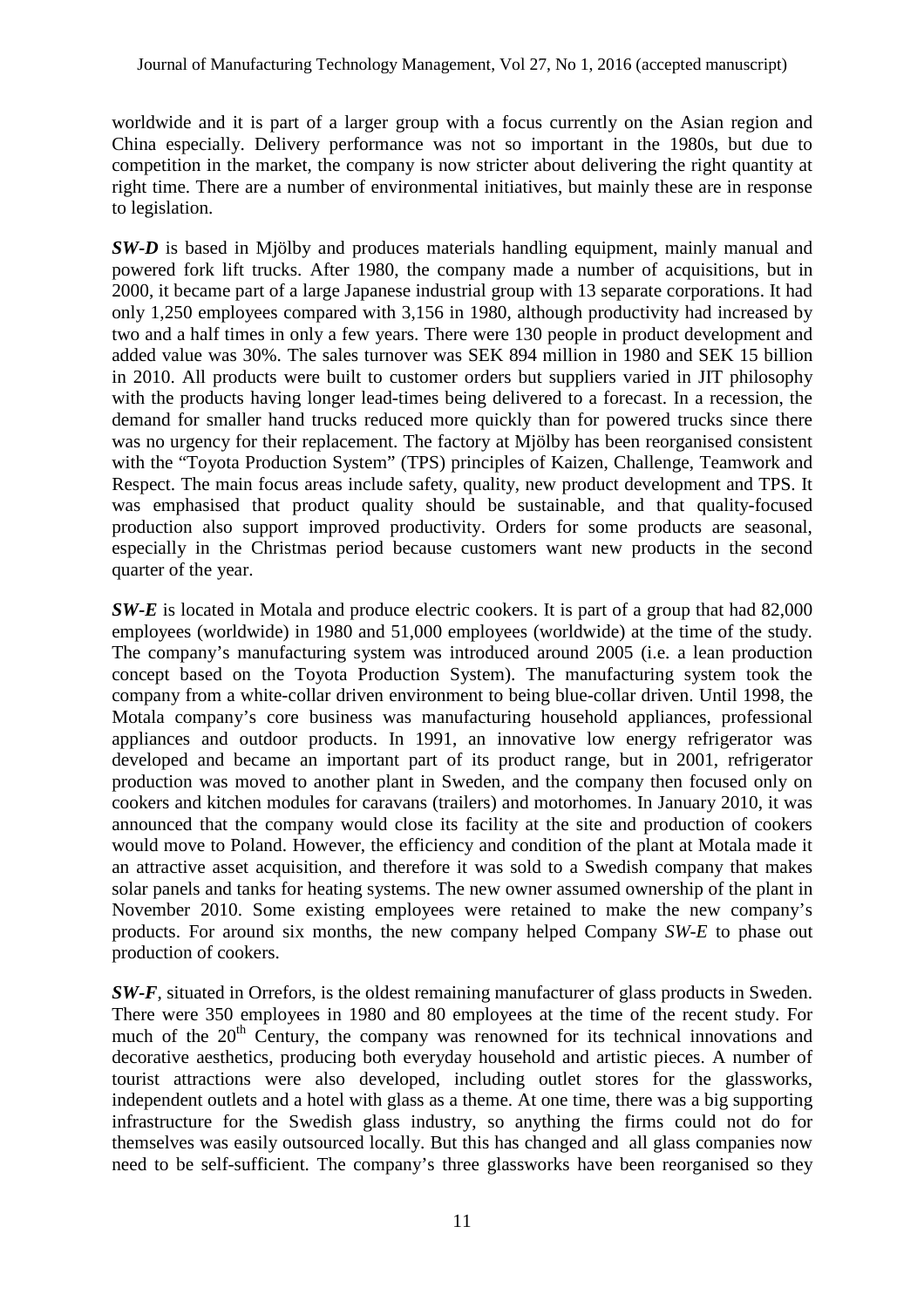share costs where possible, and each specialises in particular products and process. There is a production technology and logistics department at the site that serves the other two glassworks. There have been a number of environmental initiatives in recent years. In contrast with traditional glassmaking, the materials used now are mainly organic and less hazardous.

*SW-G* is situated at Braås and makes wheeled haulers for moving construction materials. It is part of a much larger group that had 44,500 employees in 1980, and 90,210 employees at the time of the study. Its core values are quality, safety and environment. The company is responsible for the hauler business area within the wider group, which ranks number 3 in the world after Caterpillar and Komatsu. The group has made a number of acquisitions in the USA, China etc in order to increase the size and to achieve the economies of scale necessary to compete with the big companies in the construction equipment industry. In 2008, the Braås plant introduced a new production system based loosely on the Toyota Production System (TPS). It has five principles: teamwork, process stability, built-in quality, JIT and continuous improvement.

*SW-H* is a Swedish automotive manufacturer situated in Trollhättan. It had 11,000 employees in 1980 but only 3,400 employees in 2010. Its products can be described as "premium" cars. The main difference concerning the company since 1980 relates to changes in ownership. In March 1990, a major US multinational bought a 50% share from the previous owner, but it continued to be run as an independent company. Then in 1999, the US multinational acquired the remaining 50% and incorporated it into its global operations. However, during 2009, driven by the economic downturn and the need to rationalise its operations, it started looking for a buyer for the Swedish company, and in January 2010, eventually came to an agreement with a Dutch company that allowed it to acquire the Swedish car manufacturer with other overseas financial support. The sale was subject to regulatory and government approval but was completed in February 2010 and this was the ownership situation at the time of the study.

# **5. Empirical Findings**

### **5.1. Findings concerning the Australian companies**

Two of the Australian companies had adopted a strategy to remain economically sustainable and competitive. Firm *AU-F* had accumulated capital assets and machinery over the years, which allowed it to diversify and expand the range of paper stationery products, thereby maintaining production. However, it manufactured these products primarily for the local market and exported very little. Still, the managers were optimistic about sustaining production levels since the brands represented 'Australian made' products which gave consumers some confidence of quality stationery, despite minimal barriers to entry for stationery products by competitors. Similarly Firm *AU-B*, the wine producer, invested considerably in wine production equipment and packaging machinery, so consequently was able to produce large volumes at a very low cost per unit. It could diversify wine products using consumer and market research and by offering different vintages, varieties and blends of wine to sustain its market share. For instance, the introduction of Pinot Grigio and Cabernet Sauvignon blends especially for export markets provided an everyday affordable wine for UK and other European consumers during the economic crisis. This strategy was based on careful market analysis and development work by its winemakers to cope with the economic turmoil. The only barrier to entry in the UK and European markets was the large retail supermarkets' choice of wine and fixed price points. However, the company indicated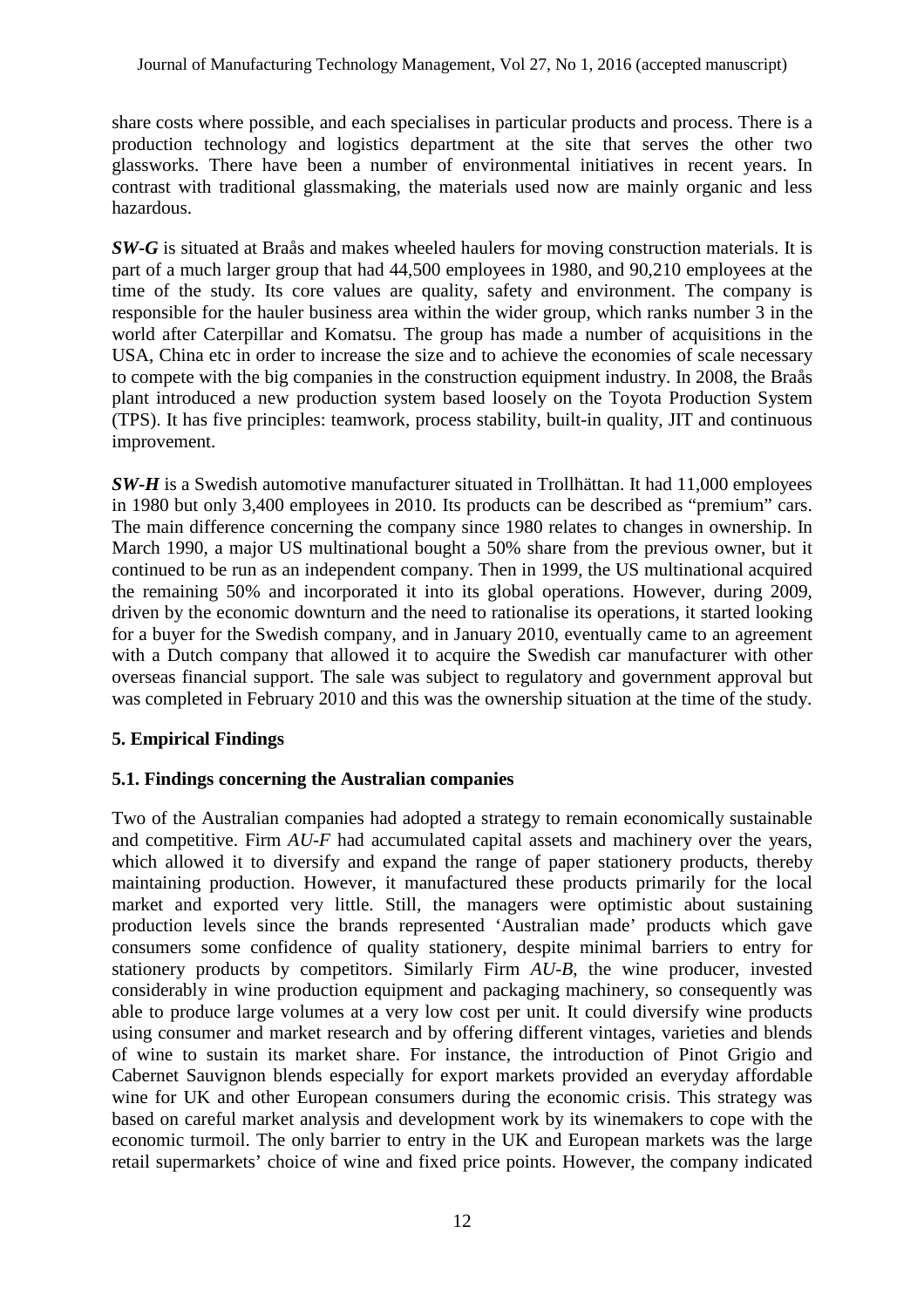that it was facing competition from wine producers in Chile and Argentina, who were also exporting to the same markets.

This leads to another important factor that impacts market conditions for these firms: changing consumer purchase patterns during periods of economic downturn. Changes to their perceptions of the value of lower-and higher-priced products may fundamentally alter what consumers (and retailers) choose to buy. One manager felt that firms producing packaged consumer products tend to be more affected than those producing commodity or industrial products. The shift of most consumers away from more expensive products is a widespread trend. The food manufacturer (Firm *AU-E*) reiterated the trend towards evolving manufacturing strategies based on consumer dynamics and how well positioned their products need to be for recovery.

Another area of concern with managers during the interviews was the competitiveness of China and impact on markets. For instance, Firm *AU-D* moved most of its Australian manufacturing to China in 2005 for cost reasons, which resulted in a huge downsizing of the local operation. One manager interviewed indicated that China has been experiencing a process of capital accumulation, including new technologies and new production equipment that made it hard for Australian firms to compete with. The managers in Firms *AU-C* and *AU-E* stressed how low wages have been contributing significantly to China's manufacturing competitiveness. However, labour productivity was still low and affected the quality, and ultimately the confidence in products produced there, which made these factors become issues of concern for the food manufacturer. On the other hand, the general manager in Firm *AU-F* saw China's increasing labour costs as a trend that would create issues for most suppliers located there.

Quality was a major performance objective for many Australian companies in the study, especially when operating in periods of recession. Firm *AU-A* (CNC machining) was striving to provide both product and service quality to its customers. According to the owner, the company could beat the competition from China on customer service and quality, but not on price. In Firm *AU-B*, the main strategy for overcoming competition in the wine industry has been to develop new varieties of wine and sell these to customers. It had taken 27 years for the company to establish its position in the market as a producer of good quality wine. Firm *AU-C* focused on manufacturing quality automotive brakes and was the sole supplier to Toyota in Australia. As a food product manufacturer, Firm *AU-E* ensured quality ingredients from its suppliers to meet quality standards, where food specifications and bacteria count are important. Most of Firm *AU-E*'s suppliers are located in Europe and their Quality Assurance staff occasionally visit these suppliers' premises to ensure compliance with standards. The business sees its manufacturing operations as value adding in food products, especially in their patented process of manufacturing cylindrical rolls of seasoned stuffing for chickens. In Firm *AU-F*, the strengths of the business lie in its service capabilities from a distribution perspective, its brands, its local manufacturing, environmental practices, and customers' willingness to pay a premium for quality Australian-made products. Another important aspect of its strategy is the integrated service offering to customers, which provides a broad range of quality services and products.

With regard to speed of delivery as an element of operations strategy, Firm *AU-D* assessed what could be delivered in terms of value and being on time. In the 1990s, the company had a reputation for performing excellently in the manufacturing area with Just-in-Time competencies. Firm *AU-A* also emphasised quick delivery, but with the approach of timely response being in line with "Just-in-Case" (JIC), rather than the "Just-in-Time" (JIT) system.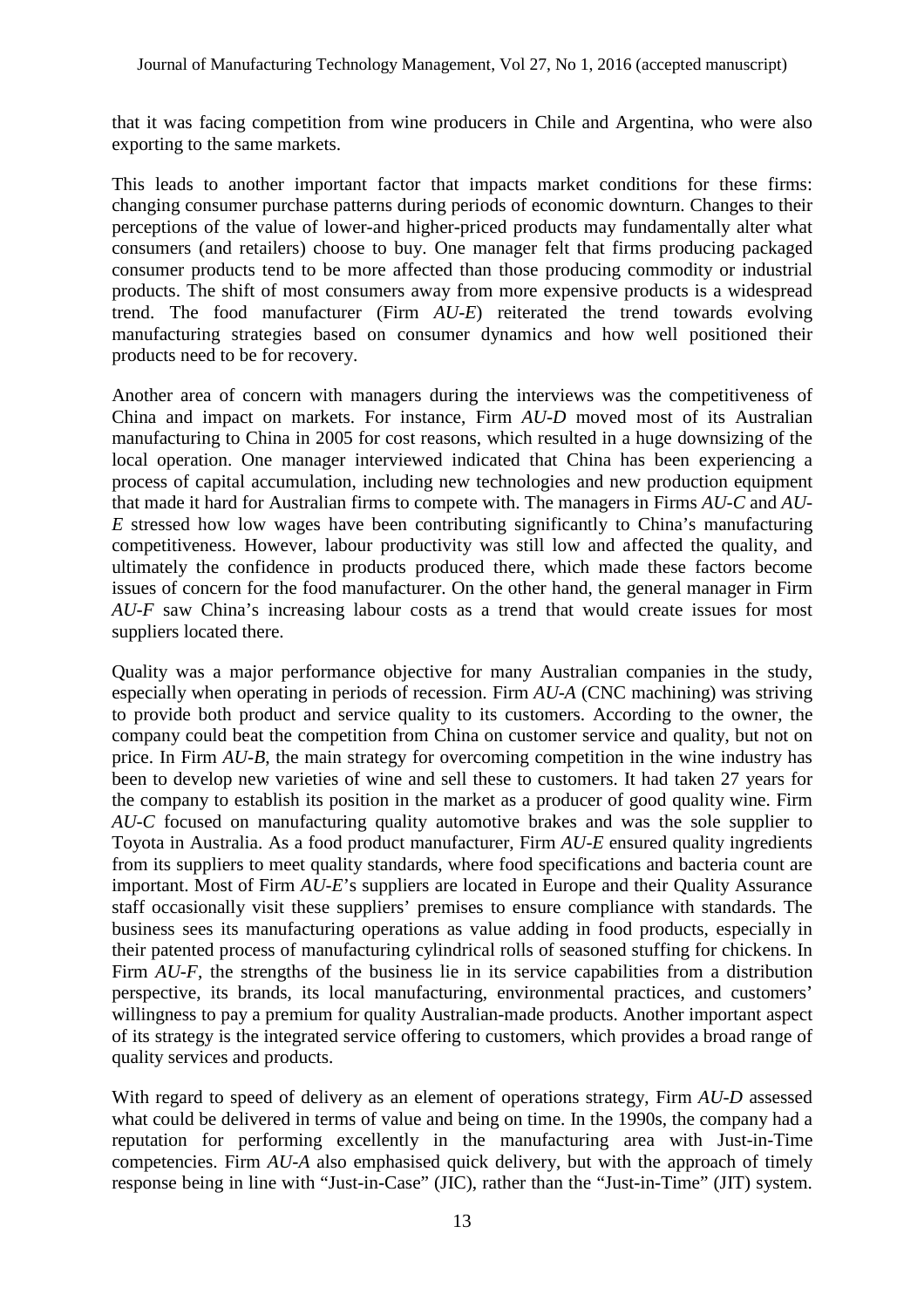It represents the long-term planning of supplies and the active role inventory plays in the process. While JIT is based on a more horizontal hierarchy, which consists of strong cooperation and interaction between workers, and workers' initiative, teamwork and multifunctionality, Just-in-Case may imply a rigid, vertical hierarchical structure, requiring workers to specialise, which has been explored in other sectors by Alfasi and Portugali (2004).

Dependability was also found to be a key strategic objective in the Australian firms. In Firm *AU-E*, although there were minor issues with the shelf life of products, the firm was considering moving away from 3-shift, 24-hour production and investing heavily in more machinery to run parallel production instead. This method of running two production lines concurrently is more reliable and avoids problems with machine wear and breakdowns. The idea of parallel production runs is more cost effective when considering the premium paid in salary for night shifts or overtime labour. Furthermore, there is less start up time and more scope for continuous runs. Most machinery and equipment are sourced from overseas, particularly from China because of their lower cost. The company appreciated the lower quality of such machinery and equipment compared with that from traditional suppliers in Germany and Australia, but explained that the business needed to survive using inferior machines because many of the high quality machine manufacturers had gone out of business competing with their Chinese counterparts. Firm *AU-C* on the other hand, formally adopted quality systems and lean production methods to ensure its provision of expected service to customers.

Improvement of flexibility was found to be an important capability for competing during the financial crisis in 2008. Firm *AU-E*'s operations and strategy were affected by the economic downturn and it had to change the product mix and increase the volume of products for lower end prices (rather than high end prices such as exotic products). Although volumes had increased, the value was still lower – but this strategy managed to sustain the business. This was an effective move since the recession badly affected high end food producers and restaurants. Apart from the manufacturing operations, Firm *AU-E* had also diversified and maintained a relatively small retail function in the business selling other dry food products. This is based on previously established relations and ability to purchase direct from manufacturers, and therefore the ability to sell at competitive prices. The strategy for Firm *AU-E* for the coming 10 years is to increase its efficiency and outputs by about  $10 - 15$  per cent a year and to adhere to a feasible product range. Similarly, Firm *AU-F* is continually growing its product range and taking opportunities to make new products. But the strategy was to expand the range through the brands that they have established in the last five years, rather than making different products that required buying new machinery. The company finds it difficult to compete with cheap competitive products imported into Australia. Although its product brands have some value in the marketplace coupled with its strong relationships, distribution, and service capabilities, a lot of the products are commodity items. Firm *AU-A* had adopted a different approach by ensuring that most of its employees were multi-skilled machinists. Since the CNC machines operate automatically, one person can operate up to four machines at a time.

As companies faced the current economic downturn, they tended to launch cost reduction initiatives as one of their strategies to sustain local production. When the global recession happened in 2008, it quickly affected Firm *AU-A* because as well as previously helping the company to grow fast, its type of customer base was also among the first to cut or reduce orders. The Managing Director expressed regret about having to make good employees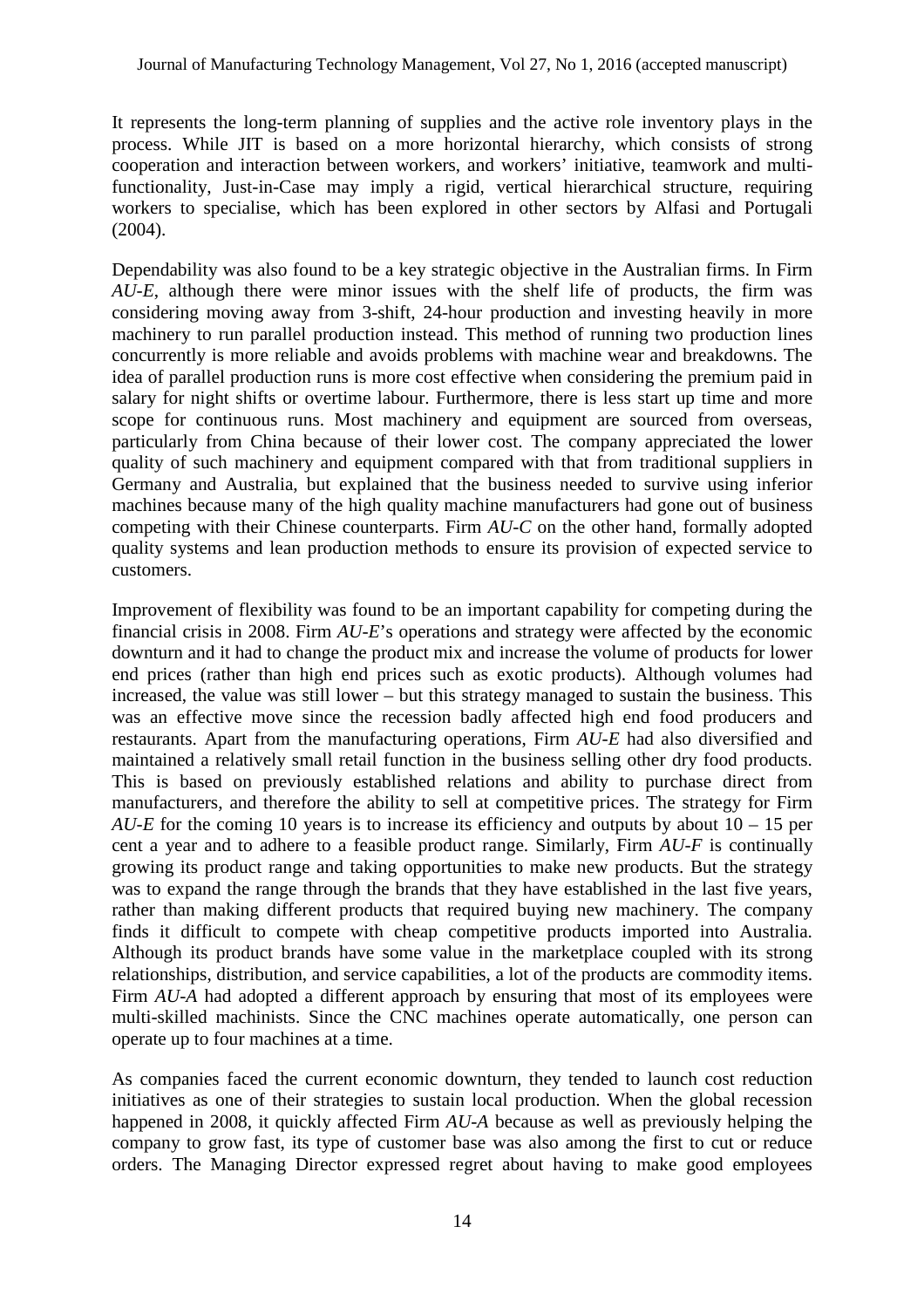redundant but he was able to rehire some of them subsequently. The firm does not export to any overseas markets other than New Zealand because of the high costs of shipping. In Firm *AU-D*, when the previous plant in Melbourne closed, most of the products were at the end of their life anyway, so it was a logical time to move production. Moving manufacturing to China was a strategic move and only saved around AUD1 or 2 per unit. It was not simply a case of moving offshore just to save money as many people had thought at the time. Today, around 90% of Firm *AU-D*'s products supplied to the Australian market come from China, and 10% are from the Australian facility. However, nearly all the component parts are made in China and what is done in Australia is only simple assembly without any pressing, machining, or plastic moulding.

### **5.2. Findings concerning the Swedish companies**

At the time of the study, all the Swedish companies had several units or divisions in their business area. The organisational structures were functional and all business functions such as manufacturing, administration, product development, sales and marketing were located on the same site, which enables cross functional collaboration in development and production at a single premise. Market shares of the companies had increased in the long-term and they all sold into overseas markets. Besides cross-functional involvement in development projects, supplier and customer involvement were also principal areas of concern in decision-making. There had been a number of acquisitions and mergers during the 30-year period since the previous study, which is natural, due to expansions in business activities or changes in ownership, as well as due to the pressure coming from local and foreign competitors. All companies are ISO 14001 and ISO 9001 certified. The product life cycle of the existing main products is between 10 and 15 years.

Compared with 1980, the companies were more concerned with sustainability issues, especially Company *SW-A*, which during the past eight years had started a number of programmes related to sustainable production and the drive for continuous performance improvement. These have covered business processes, environment, employee involvement, and community care issues. It is recognised as the best company in Sweden for environment and human rights by Folksam, the major Swedish insurance company. Company *SW-A* also launched a crisis management programme in response to the financial crisis. It now ensures the development of ecological, durable and repairable products. The company is more concerned with using harmless chemicals in both production and packaging; for instance biodegradable plastic boxes are now used for shipping finished products. Also, efforts have been made to cut down energy consumption on a yearly basis. Its concerns are not only with environmental issues, but with social and economic issues as well, including initiatives that have helped enhance workers' efficiency and creativity, developed ergonomically and nonhazardous workplaces, and promoted diversity at the work place resulting in hiring employees from different backgrounds. Some of the companies considered incentive schemes as a means of compensation, while workers are encouraged to participate in decision-making processes. In all eight cases, the location of the plants was still the same as 30 years ago, i.e. mainly in small towns, which demonstrates that the companies are still important parts of the local community and was the incentive for Company *SW-E* to sell the plant to another Swedish firm. Similarly, it is worth noting the lower labour turnover rates that shows the loyalty of the employees to the organisation, even during hard times.

Availability of skilled workers was not an issue for most of the Swedish companies; they found people with appropriate skills relatively easily. During the last decade, sustainability has become one of the key focus areas for all the companies. The "lean philosophy" has taken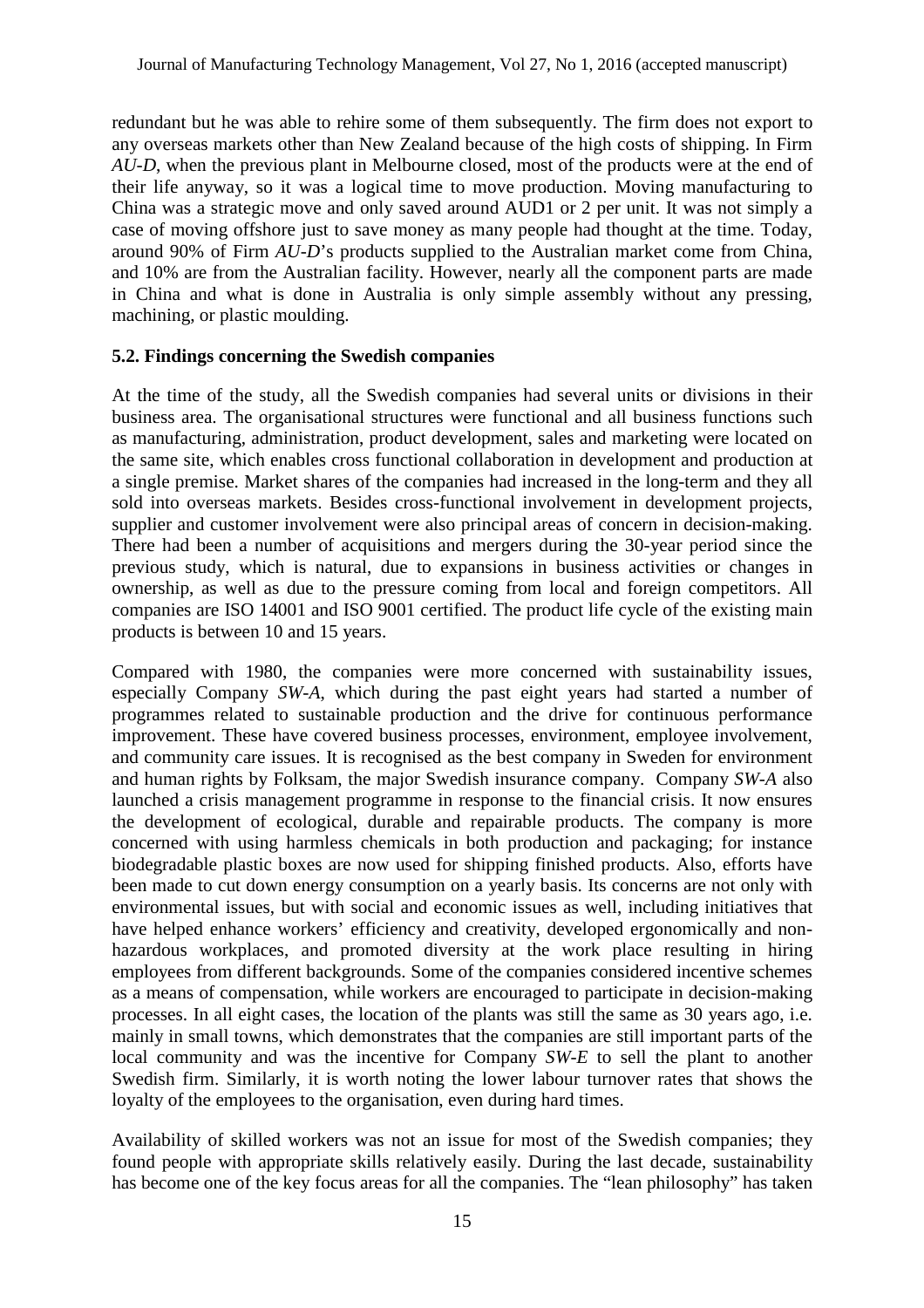the place of the "Swedish way of work organisation" i.e. abandonment of autonomous work groups that was a feature in the 1980s. So, the companies have changed from a "Swedish way" of production to the "Japanese way", prompting a number of improvement programmes to be launched since 1980. The "road to lean" is being followed leading to continuous improvements rather than radical changes. This was especially evident in Company *SW-B* that had rationalised its diverse product lines since 1980 and concentrated only on the manufacture of lawnmowers using lean methods adopted from the automotive sector. Similarly, in Company *SW-C,* the old batch production systems based on functional layouts have been replaced by product-focused lines and cells dedicated to individual automotive industry customers. To some extent, this has reduced the product range of some of the Swedish companies studied, although the need for more variants and mass customisation remains high. In the case of Company *SW-G,* volume flexibility became important to its survival during the global economic crisis in 2008 when demand for construction equipment declined dramatically.

In most of the Swedish case companies, as a part of continuous improvement programmes, manufacturing and testing capabilities have been increased. The tools within the Toyota Production System (TPS) have also been exercised, which resulted in increased labour productivity and production effectiveness. Company *SW-D* exemplified this trend. Automation levels in these companies have increased during this time. The driver for lower cost has increased the level of automation and reduced the craftsmanship element. Over the passage of time, process technology helped in improving the specification of the product, which resulted in increased customer value. However, core processes in *SW-D* remained the same as in 1980. The basic or core products are also the same, but some changes in their capacity and specifications have been made in order to meet today's market demand. Delivery performance was not so important in the 1980s, but due to competition in the market, it is stricter now to deliver the right quantity, on time, to the right location, and at the right quality.

There are several challenges for all the Swedish companies. For instance it was noted in every case that there was a continuous need for cost reduction in a high-skilled and mass customisation environment, which in the case of automotive production has driven a shift in competition towards Asia, resulting in strong challenges for Swedish industry from international competitors. There is therefore a need to maintain economies of scale and reduction in cost. Since the study, Company *SW-H* has succumbed to this pressure and closed all its high volume production of automobiles. After another change of ownership, it subsequently announced plans to diversify into the design and manufacture of electric vehicles.

### **5.3. Analysis and discussion**

The nature of competition for the Australian manufacturing firms has changed because of the business environment being more complex with changes in technology and customer expectations. The findings suggest that these Australian companies have a good awareness of the elements of the market environment and the relationships with their competitive strategy. These firms adopted a strategy, or a combination of strategies, to maintain economically sustainable operations. Australian firms tend to have a number of different competitive priorities compared with counterparts in other industrialised countries, resulting from unique features of the domestic market and geographical context. The companies did not have a long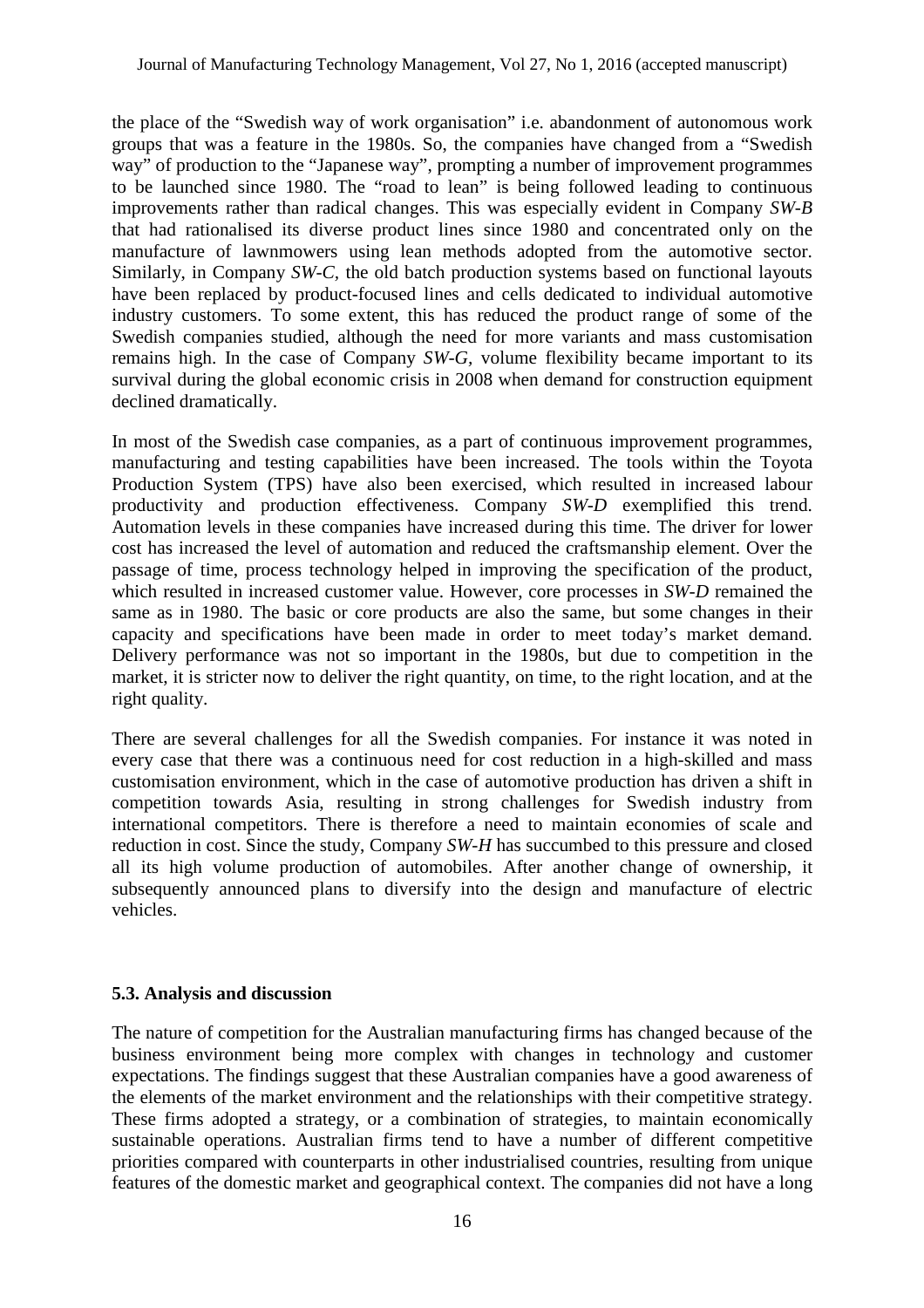heritage, which is a common characteristic in the Australian manufacturing industry, and this tended to make them more flexible and adaptable to change. It appears that in Australia, successful organisations pursue a portfolio of manufacturing strategies to make their offerings distinctive in the market place, and that while a firm may choose multiple ways to differentiate it from competitors, its manufacturing resources may be used to selectively enhance some of its strategic thrusts. Nonetheless, the Australian manufacturing firms are largely dependent on domestic demand and their reduced opportunities to diversify into other markets means they remain vulnerable to local economic conditions and high-level decisions that threaten their ability to remain sustainable. For example, the recent decision of three multinational automotive manufacturers to close their Australian manufacturing operations in the next few years will clearly have adverse direct or indirect consequences on the economic sustainability of some of the case companies.

In recent years, the Swedish companies had been striving to remain competitive and sustainable. There are several factors leading to sustainable production systems. The longitudinal aspect associated with the study of the Swedish companies provides a holistic view regarding their efforts to be economically, environmentally and socially sustainable in the competitive world. Each company has its own performance objective as a priority which interacts with the decision area. For instance, quality is a main performance objective for all companies. But considering the cost factor and with international competitors, one must consider cost as important as quality. Particularly in the automotive sector, the supply network plays a vital role (in this multi-case study there were four automotive manufacturing companies or automotive parts manufacturers). By considering cost and dependability as their performance objectives, they can still compete in the marketplace with companies in China and South-East Asia. Cost was a major issue that made company *SW-E* move its cooker production to Poland, which also strengthens this argument. However, company *SW-F*, which is the oldest glass manufacturer in Sweden, was able to depend on its famous brand name and the worldwide reputation of its designers. In this case, quality and flexibility as competitive priorities play a major role while making decisions regarding process choices. It was noted that the reduction in product cost drove decisions to partly implement automated machinery in an effort to remain competitive in the market. However, since the study was undertaken, the parent company announced the closure of the Orrefors factory in 2012 with future production being concentrated at another of the group's factories located in the same part of Sweden. Similarly, Company *SW-B* produced a brand of lawnmower that was especially strong in Sweden and it had also acquired a famous UK brand. Nevertheless, despite these factors and a large investment in manufacturing equipment, the group decided to rationalise and move its Swedish production facilities to Italy in 2012.

Despite the more recent strategic restructuring decisions taken by the owners of these two Swedish companies, there is still a surprising level of economic sustainability among all eight companies during the 30 years between 1980 and 2010. This was due to the following reasons. Firstly, at a national level, the Swedish economy was generally quite stable except during the late 2000s recession, and by focusing on their principal product lines the companies also ultimately enabled concentration on their core competencies. Secondly, the companies have been consistent about keeping their skilled employees and accessing global markets. Acquisitions and mergers also allowed the companies to sustain and extend their brand names since their new owners normally kept the core products and processes. Thirdly, the companies focused on lean philosophy and used the tools developed in the Toyota Production System. This was a major shift in the strategies because it drove them to continuous improvement, making long-term decisions, developing their employees etc. At the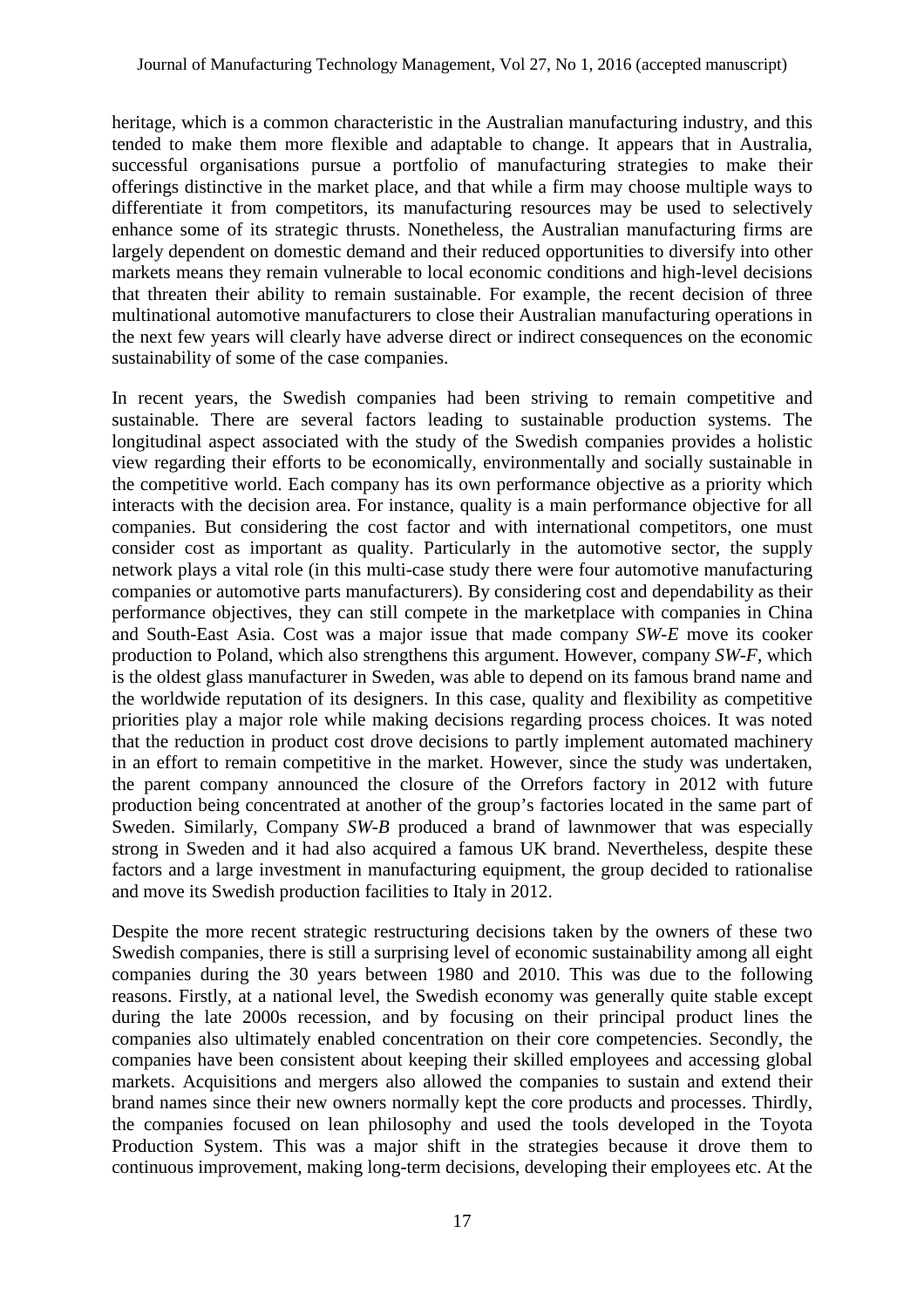factory level, they focused on waste management, teamwork, changed production systems to "pull" flow in order to avoid overproduction, used visual control and techniques in order to solve the problem at first stage, i.e. following a 5S programme etc.

#### **5.4. Australia - Sweden comparisons and country contexts**

Table 2 summarises the main features of the case companies based on the findings from the studies.

#### (Insert Table 2 about here)

From Table 2, it can be seen that three of the Australian manufacturing companies pursued a resource-based strategy and three pursued a market-based strategy. By comparison, most of the Swedish companies pursued a resource-based strategy with only two of the eight pursuing a market-based strategy. This reflects Sweden's strong tradition in manufacturing with supportive government policies that help companies to strengthen their human and technological resources. The emphasis in Australia has traditionally been on its agricultural sectors and more recently its mineral industries, with a consequent strengthening of the Australian dollar against other currencies. Many manufacturing companies have therefore sought to find market niches where local and especially international competition is weaker. As far as the companies' main competitive priorities are concerned, these vary considerably and there is less connection with the host country. Quality is, not surprisingly, most prevalent among the priorities, with design, cost, delivery, innovation, service, productivity etc. all featuring across the different cases in both Australia and Sweden. It also appears that both the cost and productivity priorities are clearly evident among companies whose survival is most under threat.

All except one of the Australian companies have some sort of international connection through ownership, or supply, or sales. However, the majority of Australian companies depended mainly on domestic sales and international supplies. The Swedish companies all have international connections on all three dimensions of ownership (two of them Nordic), supplies and sales. Finally, considering the main challenges and constraints on manufacturing, these again vary widely and are not connected with the host country. They tend to be specific to the individual company and industry situation. The threat to company survival comes from low cost international competition, the conflict between internal and external pressures and low product demand.

#### **6. Conclusions and implications**

From the study undertaken in Australian and Swedish manufacturing companies using a common methodology and analysis framework, there are evidently interesting comparisons and contrasts to be made concerning how manufacturing competitiveness can be sustained. In both Sweden and Australia, the increasing complexity of the global business environment together with changes in technology and customer expectations has led to a shift in the nature of competition. These firms are propelled to consider the long-term implications of manufacturing strategy for the firm's continued survival and competitiveness.

The manufacturing strategies evident in the firms highlighted each of the two management theories (RBV and MBV), varying in specific conditions, requirements and outcomes. The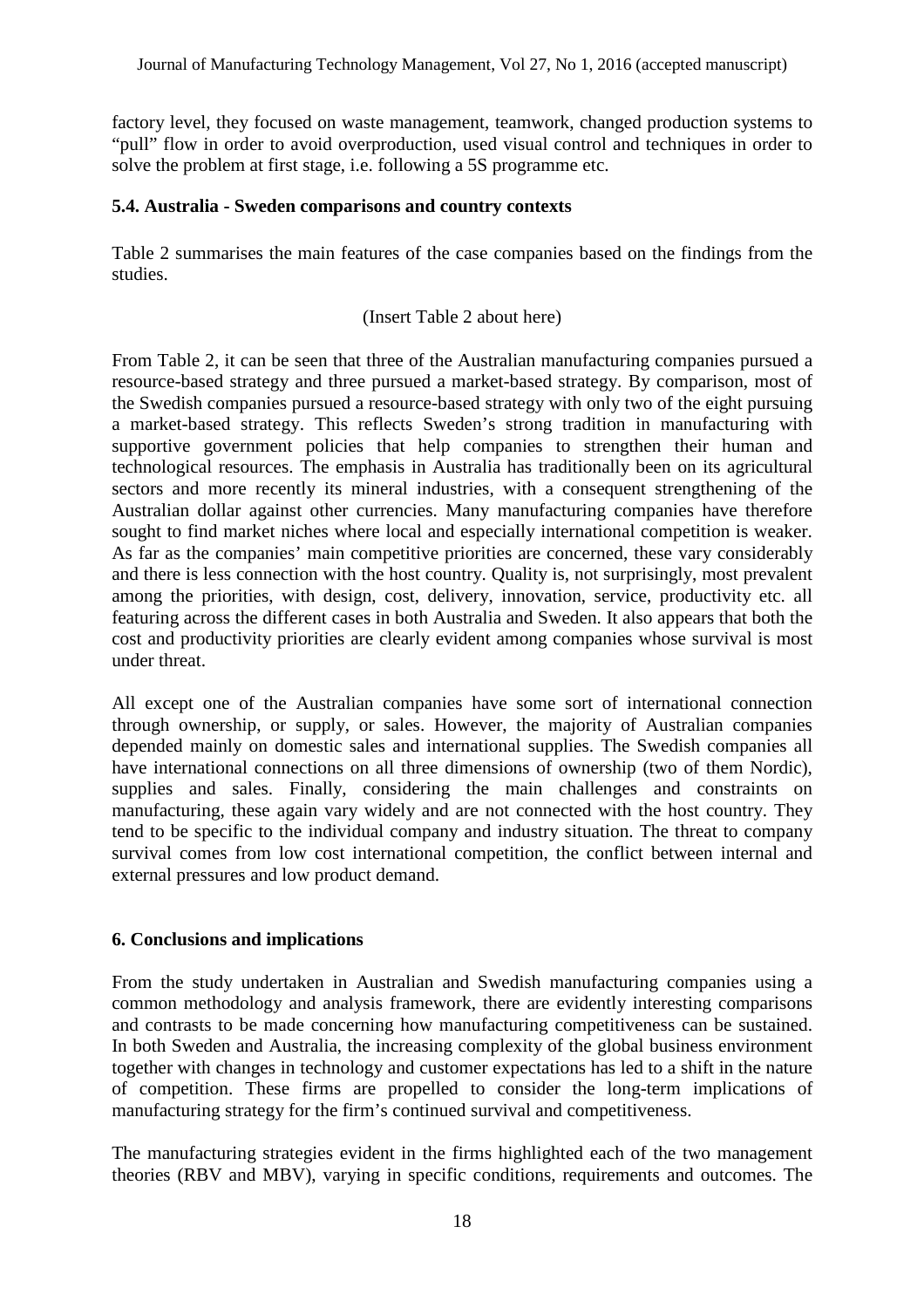findings from the studies reveal the factors and approaches undertaken by the Australian and Swedish firms to achieve economic and environmental sustainability and disclose the influences of a resource-oriented or a market-oriented supply-side policy on manufacturing. We predicate that both external and internal factors have to be considered for strategy implementation, in line with the goals of the organisation and how manufacturing competitiveness can be achieved. It can be established that, in general, the Swedish companies have, through adopting mainly resource-based strategies, acquired more experience of managing the risks and benefits from operating in the international environment. The Australian companies, on the other hand, have more of a mixture of resource-based and market-based strategies, which may be due to the macro economic conditions that are heavily affected by the size and influence of the non-manufacturing sectors.

The findings also provide practical implications for managers in manufacturing organisations through the insights obtained about the strategic resources, decision choices, competitive environments and firm values ingrained in the competitive condition distinguishable in external product markets as well as internal capabilities. By building on these capabilities cumulatively over time, firms will be better equipped for the continuously increasing and changing demands from the marketplace. It is also important for managers to discern that this requires a long-term vision and commitment to ensure sustained manufacturing competitiveness. Although there are limitations due to the relatively small sample of case companies in a limited number of industrial sectors, these can be lessened through adopting a longitudinal approach to data collection as has been shown in all the eight Swedish companies and partly in some of the Australian companies. This suggests a promising direction for future avenues of research.

*The authors wish to acknowledge the contributions from Bengt Almgren (Solving Efeso AB, in connection with the design and data collection aspects of the two studies in Sweden) and Abid Muhammad (Gävle University); support from Chalmers Area of Advance on Sustainable Production, Chalmers University of Technology; and funding from Monash University and University of South Australia.*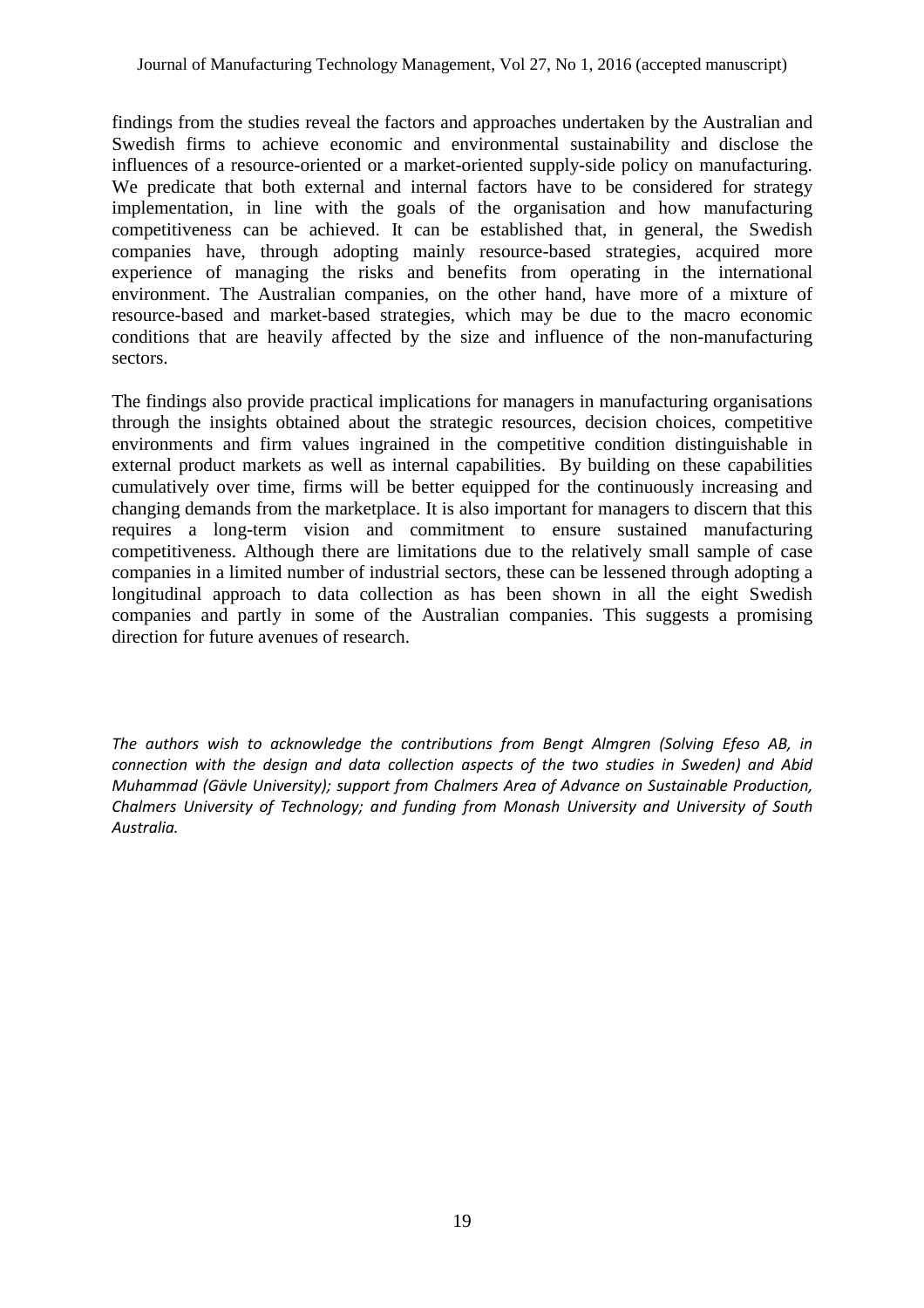#### **References**

- Alfasi, N. and Portugali, J. (2004), "Planning Just-in-Time versus planning Just-in-Case", *Cities*, Vol. 21 No. 1, pp. 29–39.
- Azzone, G. and Noci, G. (1998), "Identifying effective PMSs for the deployment of "green" manufacturing strategies", *International Journal of Operations and Production Management,* Vol. 18 No. 4, pp. 308-335.
- Baines, T. S., Lightfoot, H. W., Benedettini, O., and Kay, J. M. (2009), "The servitization of manufacturing: a review of literature and reflection on future challenges". *Journal of Manufacturing Technology Management*, Vol. 20 No. 5, pp. 547-567.
- Baines, T., Lightfoot, H., and Smart, P. (2011), "Servitization within manufacturing: exploring the provision of advanced services and their impact on vertical integration". *Journal of Manufacturing Technology Management*, Vol. 22 No. 7, pp 947- 954.
- Baines, T., Lightfoot, H., Smart, P., and Fletcher, S. (2013), "Servitization of manufacture: Exploring the deployment and skills of people critical to the delivery of advanced services". *Journal of Manufacturing Technology Management*, Vol. 24 No. 4, pp 637-646.
- Barnes, D. (2002), "The complexities of the manufacturing strategy formation process in practice", *International Journal of Operations and Production Management*, Vol. 22 No. 10, pp. 1090-1111
- Barney, J. B. (1986). "Strategic factor markets: Expectations, luck, and business strategy", *Management Science*, Vol. 32 No. 10, pp. 1231-1241.
- Barney, J. B. (1991), "Firm resources and sustained competitive advantage", *Journal of Management,*Vol. 17 No. 1, pp. 99-120.
- Bates, K., Blackmon, K., Flynn, E. and Voss, C. (2001), Manufacturing strategy: building capability for dynamic markets. In: Schroeder, R., Flynn, B. (Eds.), High Performance Manufacturing -Global Perspectives. John Wiley & Sons, Inc., New York,pp.42–72.
- Bennett, D. and Forrester, P. (1991), "The DRAMA Methodology for Analysing Strategy and its Links with Production System Design", *International Journal of Technology Management*, Vol. 6 Nos. 3/4, pp 261-275.
- Bennett, D. and Vaidya, K. (2005), "Meeting Technology Needs of Enterprises for National Competitiveness", *International Journal of Technology Management*, Vol. 32 Nos. 1/2, pp. 112-153.
- Bonini, S., and Görner, S. (2011), *The Business of Sustainability: Putting it into practice*. McKinsey & Company, New York, NY.
- Boyer, K. K., Swink, M. and Rosenzweig, E. D. (2005), "Operations strategy research in the POMS Journal". *Production and Operations Management*, Vol 14 No 4, pp 442- 449.
- Caves, R. E. and Porter, M. E. (1977), "From entry barriers to mobility barriers: Conjectural decisions and contrived deterrence to new competition", *Quarterly Journal of Economics,*Vol. 91 No. 2, pp. 241-262.
- Caves, R. E. and Porter, M. E. (1978), "Market structure, oligopoly, and stability of market shares", *Journal of Industrial Economics,*Vol. 29 No. 4, pp. 289-313.
- Challis, D., Samson, D., and Lawson, B. (2005), "Impact of technological, organizational and human resource investments on employee and manufacturing performance: Australian and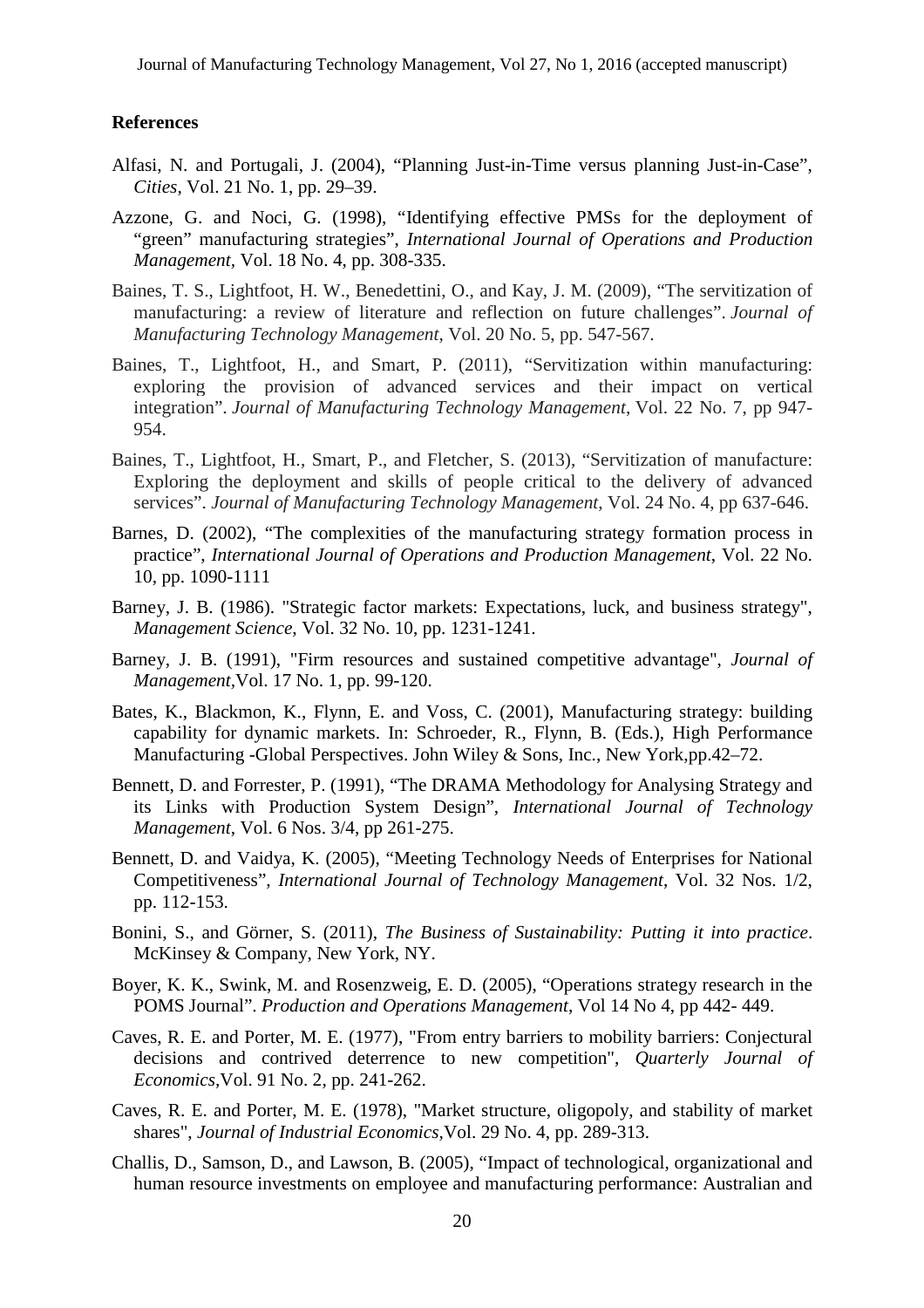New Zealand evidence". *International Journal of Production Research*, Vol. 43 No 1, pp. 81-107.

- Cheng, J. and Bennett, D. (2007), "Success Strategies in the Chinese Chemical Industry: A Survey and Case Study Investigations", *Journal of Chinese Economic and Business Studies,*Vol. 5 No. 2, pp. 91-112.
- Cohen, W. M., Nelson, R. R. and Welsh, J. P. (2000), "Protecting their intellectual assets: Appropriability conditions and why U.S. manufacturing firms patent (or not)". The National Bureau of Economics Research (NBER), Working Paper, No. 7552.
- Corbett, L. (2008), Manufacturing strategy, the business environment, and operations performance in small low-tech firms. *International Journal of Production Research*, Vol. 46 No. 20, pp. 5491-5513.
- Corbett, C.J. and Klassen, R.D. (2006), Extending the horizons: environmental excellence as key to improving operations, *Manufacturing and Service Operations Management*, Vol. 8 No. 1, pp. 5-22.
- Dangayach, G. S. and Deshmukh, S. G. (2001), "Manufacturing strategy: Literature review and some issues", *International Journal of Operations and Production Management,* Vol. 21 No. 7, pp. 884-932.
- Darnall, N., & Aragón-Correa, J. A. (2014). "Can Ecolabels Influence Firms' Sustainability Strategy and Stakeholder Behavior?" *Organization & Environment*, Vol. 27 No. 4, pp. 319-327.
- Das, A. and Nair, A. (2010), "The use of manufacturing technologies-an external influence perspective". *International Journal of Production Research*, Vol. 48 No.17, pp 4977- 5006.
- Dedrick, J. and Kraemer, K. L. (2006), "Is production pulling knowledge work to China? A study of network PC industry". *Computer,* Vol. 39, No. 7, pp. 36-42
- Dekkers, R. and Bennett, D. J. (2010), A Review of Research and Practice for the Industrial Networks of the Future, in Wang L and Koh S C L (Eds) Enterprise Networks and Logistics for Agile Manufacturing, Springer-Verlag, London.
- Despeisse, M., Mbaye, F., Ball, P. D. and Levers, A. (2012), "The emergence of sustainable manufacturing practices". *Production Planning and Control*, Vol. 23, February, pp. 354– 376.
- Dierickx, I. and Cool, K. (1989), "Asset Stock Accumulation and Sustainability of Competitive Advantage", *Management Science,* Vol. 35, pp. 1504-1511.
- Dornier, P., Ernst, R., Fender and M., Kouvelis, P. (1998), *Global Operations: Management and Logistics*, John Wiley and Sons, New York, NY.
- Fayezi, S., Zutshi, A., & O'Loughlin, A. (2015). "How Australian Manufacturing Firms Perceive and Understand the Concepts of Agility and Flexibility in the Supply Chain". *International Journal of Operations & Production Management*, Vol. 35 No. 2, (forthcoming).
- Ferdows, K. (1997), "Making the Most of Foreign Factories", *Harvard Business Review*, Vol. 75 No 2, pp.73-88
- Ferdows, K. and De Meyer, A. (1990), "Lasting Improvements in Manufacturing Performance: In Search of a New Theory", *Journal of Operations Management,* Vol. 9 No 2, pp. 168-184.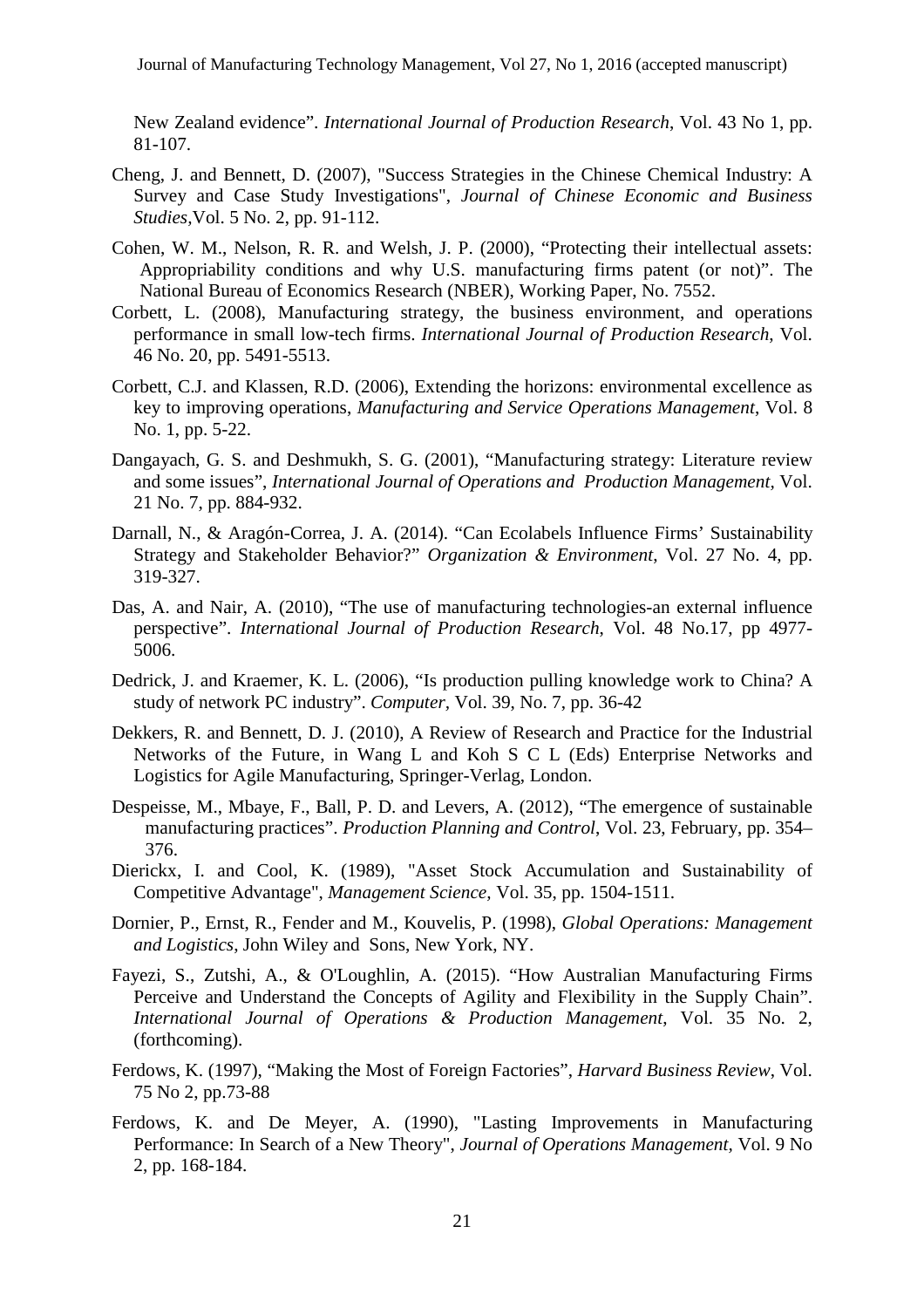- Grant, R. M. (1991), "A resource-based perspective of competitive advantage", *California Management Review,*Vol. 33 No. 3, pp. 114-135.
- Hayes, R. H and Wheelwright, S. C. (1984), *Restoring our competitive edge: competing through manufacturing,* John Wiley and Sons, New York, NY.
- Hibbard, S. (2009). Six keys to sustainable manufacturing, *Plant Engineering,* Vol. 63 No. 7, pp. 18–19.
- Hill, A. and Hill, T. (2011), *Essential Operations Management*, Palgrave Macmillan, London.
- Hill, T. (1993), *Manufacturing Strategy: Text and Cases (Second Edition),* MacMillan, London.
- Jayanthi, S. (1991), "Understanding the relationship between manufacturing strategy and competitiveness: towards a dynamic approach", ESRC Centre for Business Research, University of Cambridge, Working paper no.209.
- Joung, C. B., Carrell, J., Sarkar, P., and Feng, S. C. (2012), "Categorization of indicators for sustainable manufacturing". *Ecological Indicators*, Vol. 24, pp. 148–157.
- Kuik, S. S., Nagalingam, S. V., and Amer, Y. (2011), "Sustainable supply chain for collaborative manufacturing". *Journal of Manufacturing Technology Management*, Vol. 22 No. 8, pp. 984-1001.
- Leseure, M., Bennett, D. and Hurreeram, D. (2009), "Playing Catch-up with China: Challenges and Strategies for Smaller Developing Countries", *Technology Analysis and Strategic Management*, Vol. 21 No 5. pp 617-637.
- Löfving, M., Johansson, C. and Winroth, M. (2008), "Manufacturing Characteristics of Subcontractor SMMEs - an Empirical Study", in Mitsuishi, M., Kimura, F. and Ueda, K. (Eds) *Manufacturing Systems and Technologies for the New Frontier*, Part 2, Springer-Verlag, London.
- Lowson, R. H. (2002), "Operations strategy: genealogy, classification and anatomy", *International Journal of Operations and Production Management* Vol. 22 No. 10, pp.1112-1129
- Machuca, J.A.D., Jiménez, C.H.O., Garrido-Vega, P. and de los Ríos, J.L.P.D. (2011), "Do manufacturing technology and strategy links enhance operational performance? Empirical research in the auto supplier sector." *International Journal of Production Economics,* Vol. 133, pp. 541-550.
- Makhija, M. (2003), "Comparing the Resource-Based and Market-Based Views of the Firm: Empirical Evidence from Czech Privatization", *Strategic Management Journal*, Vol. 24 No. 5, pp. 433-451.
- Mani, M., Lyons, K., and Sriram, R. (2008), "Developing a Sustainability Manufacturing Maturity Model", in Vigtil, A., Rolstadås, A. and Moseng, B. (Eds) *Proceedings of IMS Summer School on Sustainable Manufacturing*, Tapir Akademika Forlag, Trondheim.
- Miltenburg, J. (2009), Setting manufacturing strategy for a company's international manufacturing network. *International Journal of Production Research*, Vol. 47 No. 22, pp. 6179-6203.
- Ngai, E. W. T., (2005), "Customer Relationship Management Research (1992-2002): An Academic Literature Review and Classification". *Marketing Intelligence and Planning*, Vol. 23, No. 6/7, pp. 582-605.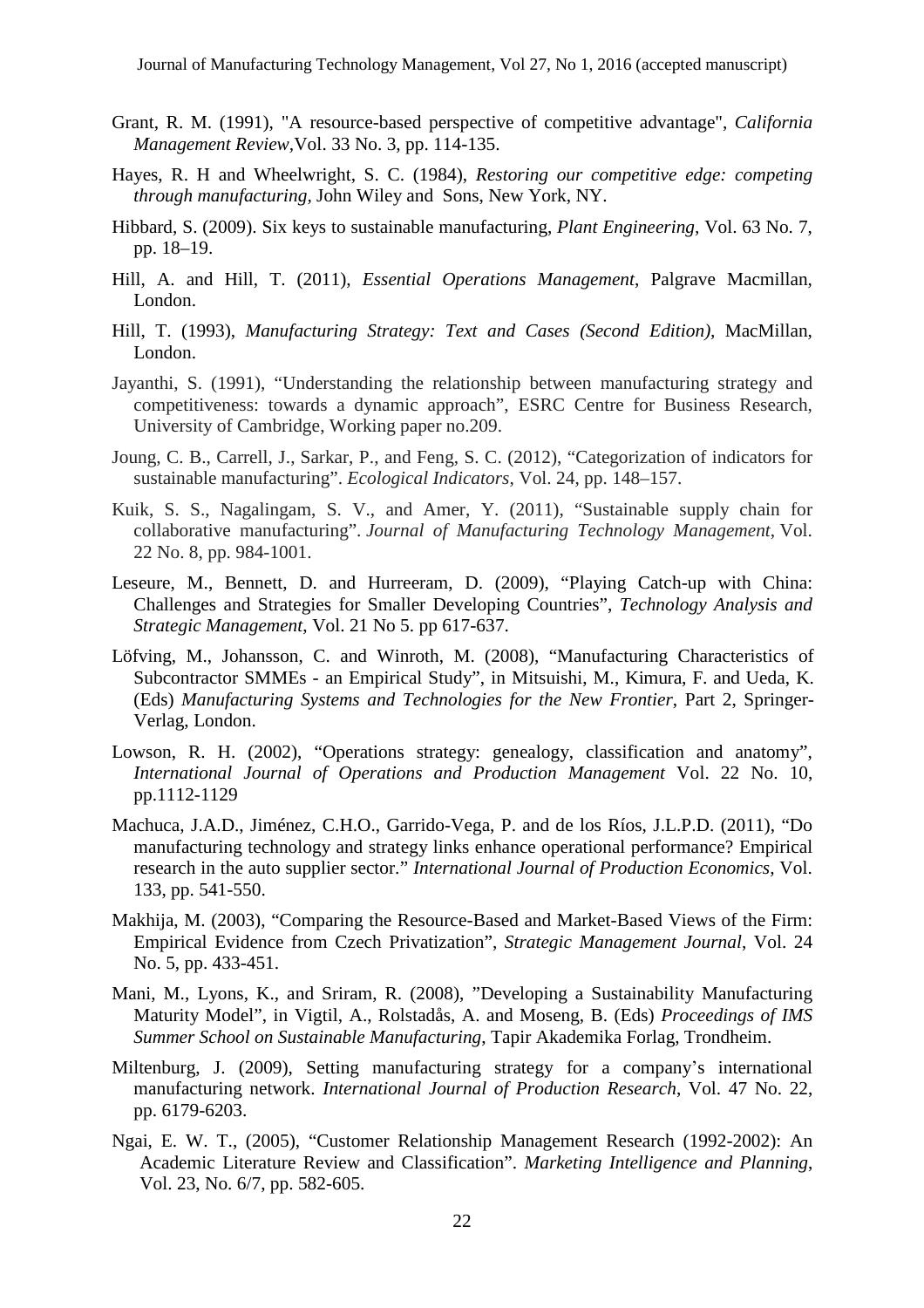- Nunes, B. T. (2011). Greening operations: an investigation of environmental decision making (Doctoral dissertation, Aston University).
- Nunes, B., & Bennett, D. (2010). Green operations initiatives in the automotive industry: an environmental reports analysis and benchmarking study. *Benchmarking: An International Journal*, Vol. 17 No. 3, pp. 396-420.
- Paiva, E. L., Roth, A. V. and Fensterseifer, J. E. (2008), "Organizational knowledge and the manufacturing strategy process: A resource-based view analysis". *Journal of Operations Management,* Vol. 26, pp. 115-132.
- Peteraf, M. A. (1997), "The cornerstones of competitive advantage: A resource-based view", in Foss, N J. (Ed) *Resources, Firms and Strategies,* Oxford University Press, Oxford.
- Pham, D. T., and Thomas, A. J. (2011), "Fit manufacturing: a framework for sustainability". *Journal of Manufacturing Technology Management*, Vol. 23 No. 1, pp. 103-123.
- Porter, M. E. (1979), "The structure within industries and companies' performance", *Review of Economics and Statistics,*Vol. 61 No. 2, pp. 214-227.
- Prahalad, C. K. and Hamel, G. (1990), "The core competence of the corporation", *Harvard Business Review,*Vol. 68 No. 3, pp. 79-91.
- Roquebert, J., Phillips, R. and Westfall, P. (1996), "Market versus management: What drives profitability?", *Strategic Management Journal,*Vol. 17 No. 8, pp. 653-664.
- Skinner, W. (1996), "Manufacturing strategy on the 'S' curve", *Production and Operations Management,*Vol. 5 No. 1, pp. 3-14.
- Slack, N. and Lewis, M. (2008), *Operations Strategy* (3rd Ed.). Harlow, UK: Prentice Hall.
- Slepniov, D., Waehrens, B. V., and Johansen, J. (2014), "Dynamic Roles and Locations of Manufacturing: Imperatives of Alignment and Coordination with Innovation". *Journal of Manufacturing Technology Management*, Vol. 25 No. 2, pp. 198 - 217.
- Sohal, A S., Sarros, J., Schroder, R., and O'Neill, P. (2006), "Adoption framework for advanced manufacturing technologies". *International Journal of Production Research*, Vol 44 No. 24, pp 5225-5246.
- Sohal, A. S. (1996), "Developing a lean production organization: an Australian case study", *International Journal of Operations and Production Management,*Vol. 16 No. 2, pp. 91- 102.
- Stonebraker, P. W., Goldhar, J., and Nassos, G. (2009), "Weak links in the supply chain: measuring fragility and sustainability". *Journal of Manufacturing Technology Management*, Vol. 20 No. 2, pp 161-177.
- Sun, H. and Hong, C. (2002), "The alignment between manufacturing and business strategies: its influence on business performance", *Technovation*, Vol. 22, pp. 699–705.
- Tallman, S. B. (1991), "Strategic management models and resource-based strategies among MNEs in a host market", *Strategic Management Journal,*Vol. 12, No. S1, pp. 69-82.
- Thun, J-H. (2008), "Empirical analysis of manufacturing strategy implementation", *International Journal Production Economics*, Vol. 113 No. 1, pp. 370-382.
- Tukker, A. (2004). Eight types of product–service system: eight ways to sustainability? Experiences from SusProNet. *Business strategy and the environment*, Vol. 13 No.4, pp.246-260.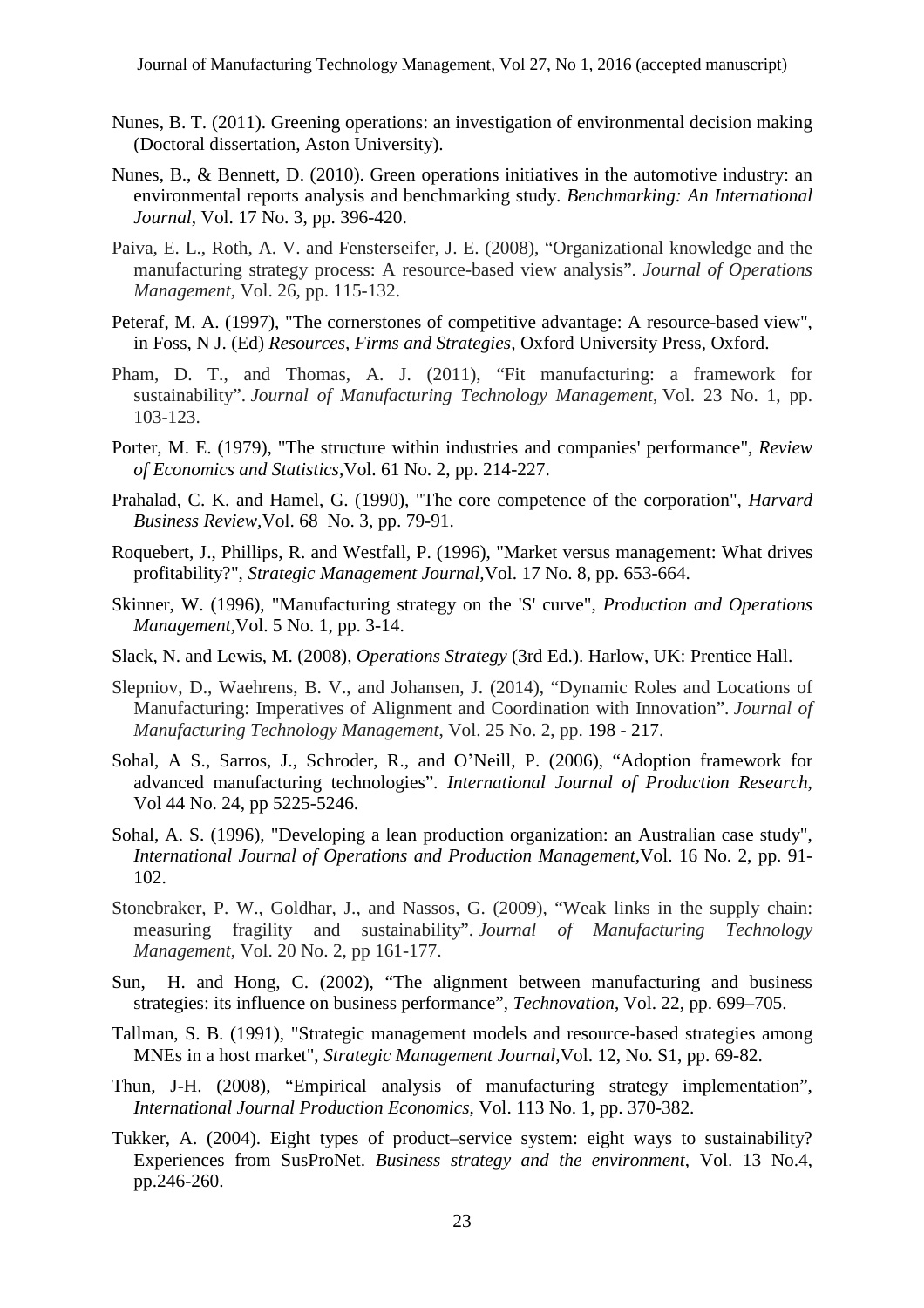- Tukker, A. (2013). Product services for a resource-efficient and circular economy–a review. *Journal of Cleaner Production* (In Press).
- Walters, D. (2014), "Market centricity and producibility: an opportunity for marketing and operations management to enhance customer satisfaction". *Journal of Manufacturing Technology Management*, Vol. 25 No 2, pp. 299 - 308.
- Wernerfelt, B. (1984), "A resource-based view of the firm", *Strategic Management Journal*, Vol. 5 No 2, pp. 171-180.
- Winroth, M., Abid, M., Almgren, B., Bennett, D.J. and Nunes, B.T.S. (2011) Sustaining Local Manufacturing: A Longitudinal Study of Swedish Companies, in Holweg M and Srai J S (Eds) "*Operations Strategy and Performance*", Proceedings of 18th International Annual Conference of the European Operations Management Association. EurOMA / University of Cambridge, UK.
- Yang, W. and Meyer, K. E. (2014), "Competitive dynamics in an emerging economy: Competitive pressures, resources, and the speed of action". *Journal of Business Research,*  (in press).
- Yin, R.K. (2003), *Case study research: Design and methods* (3rd Ed.). Sage, Thousand Oaks, CA.
- Zhang, H. and Haapala , K. R.(2012), "Integrating Sustainable Manufacturing Assessment into Manufacturing Decision Making", in Dornfeld, D. A. and Linke, B. S. (Eds) *Leveraging Technology for a Sustainable World*, Springer-Verlag, Berlin.
- Zhang, Y., Gregory, M. and Shi Y (2008), "Global engineering networks (GEN): Drivers, evolution, configuration, performance and key patterns", *Journal of Manufacturing Technology Management*, Vol. 19 No. 3, pp.299 - 314.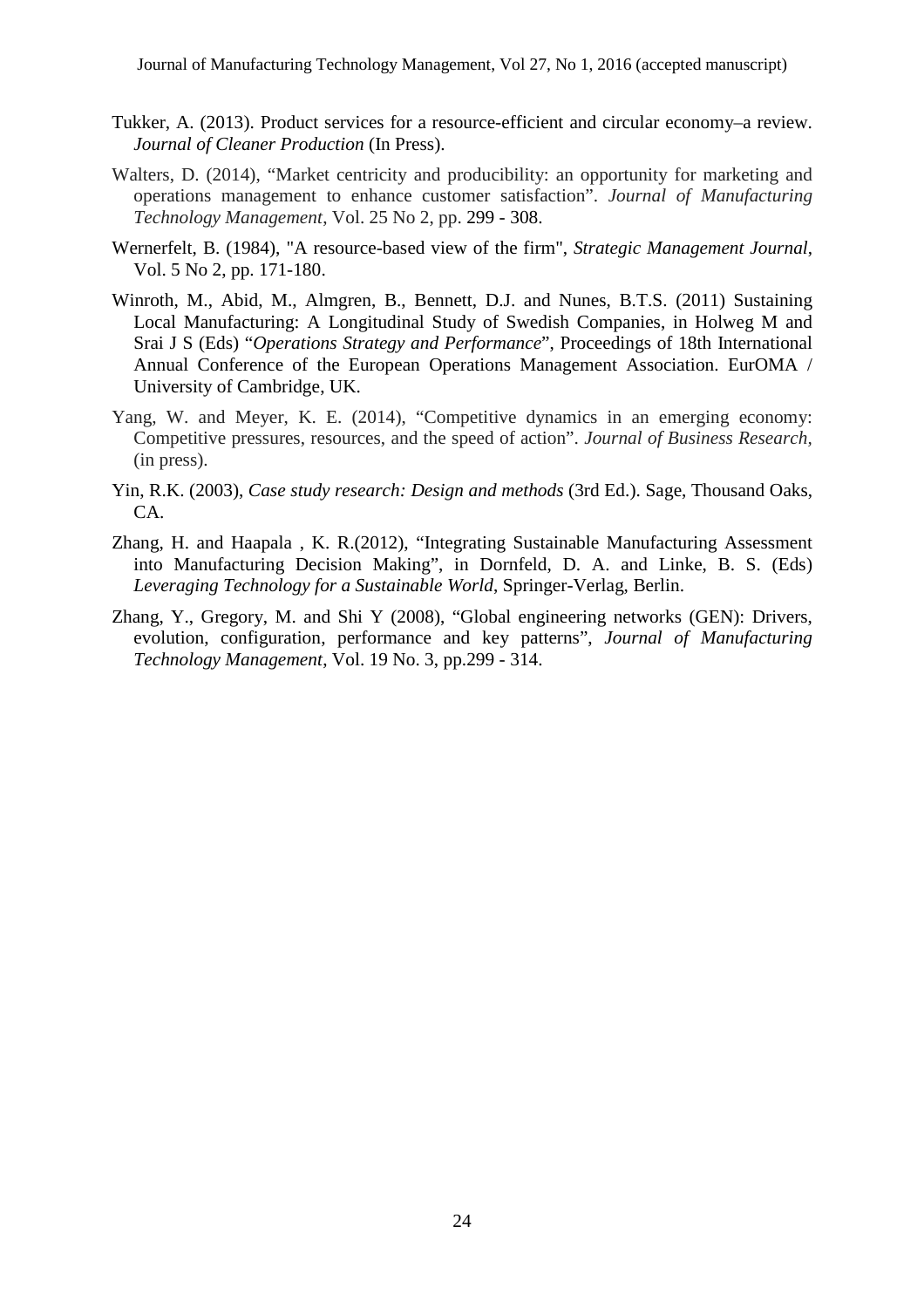# **Table 1. Manufacturing strategy; Adapted from Skinner (1996).**

 $\mathbf{r}$ 

| 1. | Manufacturing systems are constrained by available technologies of equipment,<br>processes, materials and management. A given system, like an airplane, boat, bridge or<br>building, is limited in its performance. The manufacturing system structure must<br>therefore be designed for its appropriate purpose.                                                                     |
|----|---------------------------------------------------------------------------------------------------------------------------------------------------------------------------------------------------------------------------------------------------------------------------------------------------------------------------------------------------------------------------------------|
| 2. | Structure consists of decisions concerning what is to be made rather than purchased, the<br>number, size, capacities and locations of facilities, the choices of equipment and process<br>technologies and the major, expensive, time-consuming-to-change infrastructure<br>elements such as human resource management, production planning and controls, and<br>information systems. |
| 3. | Top managers can best manage manufacturing by making certain that the structural<br>decisions are internally coherent and focused on objectives that will create competitive<br>advantage.                                                                                                                                                                                            |
| 4. | Objectives are usually best expressed as customer-oriented criteria such as delivery,<br>quality, price, and service, but may also be in strategic corporate measures such as<br>investment, risk, flexibility, organizational learning, and financial viability.                                                                                                                     |
| 5. | Choices must be made; tradeoffs are inevitable; one system cannot be outstanding<br>enough at meeting all criteria to create competitive advantage.                                                                                                                                                                                                                                   |
| 6. | A "manufacturing task" should be set forth explicitly, describing both what must be<br>accomplished to achieve clear competitive advantage and what facts of economics,<br>technology, or management must be overcome in order to be successful.                                                                                                                                      |
| 7. | Focus is critical: focus the entire designed system on the strategic manufacturing task,<br>avoiding excessively broad tasks of different product/market combinations, or an<br>unmanageable unfocused mix of products, markets, technologies, or volumes that result<br>in excessive complexity of management.                                                                       |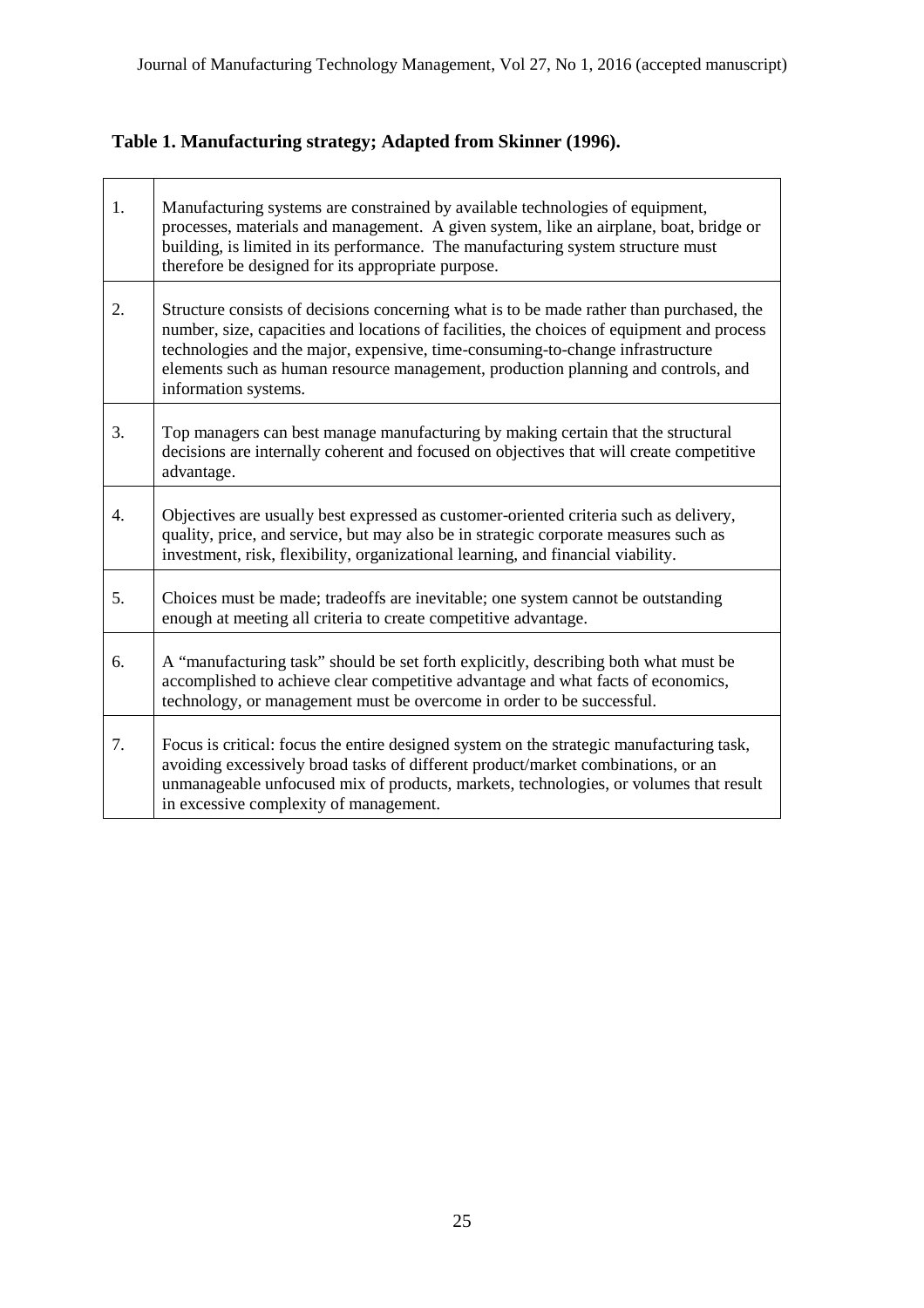|                                   | <b>Managers</b><br><b>Interviewed</b>                                     | <b>Manufacturing</b><br>strategy | <b>Main</b><br>competitive<br>priorities | <b>International</b><br>connections<br>(main focus)                                       | <b>Main challenges</b><br>and constraints<br>on<br>manufacturing |
|-----------------------------------|---------------------------------------------------------------------------|----------------------------------|------------------------------------------|-------------------------------------------------------------------------------------------|------------------------------------------------------------------|
| $AU-A$<br><b>CNC</b><br>machining | Managing<br>Director;<br>Manager                                          | Strongly<br>resource-based       | Service /<br>quality                     | Domestic<br>company/<br>domestic sales                                                    | Uncertainty of<br>demand                                         |
| $A$ U-B<br>Wine                   | Director of<br>Production                                                 | Mainly market-<br>based          | Design $/$<br>quality                    | Domestic<br>company $\sqrt{ }$<br>domestic supply<br>/ international<br>sales             | Cost and delivery<br>pressures from<br>retailers                 |
| $AU-C$<br><b>Brakes</b>           | Value Stream<br>Manager;<br>Quality<br>Manager                            | Strongly<br>resource-based       | Delivery /<br>quality                    | International<br>group /<br>domestic supply<br>/ domestic sales                           | Dependence on<br>small number of<br><b>OEM</b> customers         |
| $A$ U-D<br>Wipers                 | Engineering<br>and Quality<br>Manager                                     | Mainly market-<br>based          | Cost                                     | International<br>group /<br>international<br>supply /<br>domestic sales                   | Low cost<br>international<br>competition                         |
| $AU-E$<br>Food                    | Managing<br>Director                                                      | Mainly<br>resource-based         | Innovation /<br>quality                  | Domestic<br>company /<br>international<br>supply $/$<br>domestic sales                    | Compliance and<br>accreditation                                  |
| $AU$ - $F$<br>Paper               | General<br>Manager<br>Operations                                          | Strongly<br>market-based         | <b>Brand</b><br>reputation /<br>quality  | International<br>group /<br>international<br>supply $/$<br>domestic sales                 | Asset utilisation                                                |
| $SW-A$<br>Bearings                | Managing<br>Director                                                      | Mainly<br>resource-based         | Quality /<br>service                     | International<br>group (Swedish<br>HQ) / domestic<br>supply $/$<br>international<br>sales | Diversifying<br>away from<br>commodity<br>products               |
| $SW-B$<br><b>Mowers</b>           | Managing<br>Director;<br>Product Group<br>Manager                         | Strongly<br>resource-based       | Cost /<br>quality                        | International<br>group /<br>international<br>supply /<br>international<br>sales           | Seasonality of<br>demand                                         |
| $SW-C$<br>Auto parts              | Plant<br>Manager;<br>Director<br>Sales;<br>Manager<br>Marketing<br>Europe | Strongly<br>resource-based       | Delivery /<br>quality                    | International<br>(Nordic) group /<br>international<br>supply /<br>international<br>sales  | Finding labour<br>competencies<br>locally                        |

**Table 2. Main features and findings of the case companies**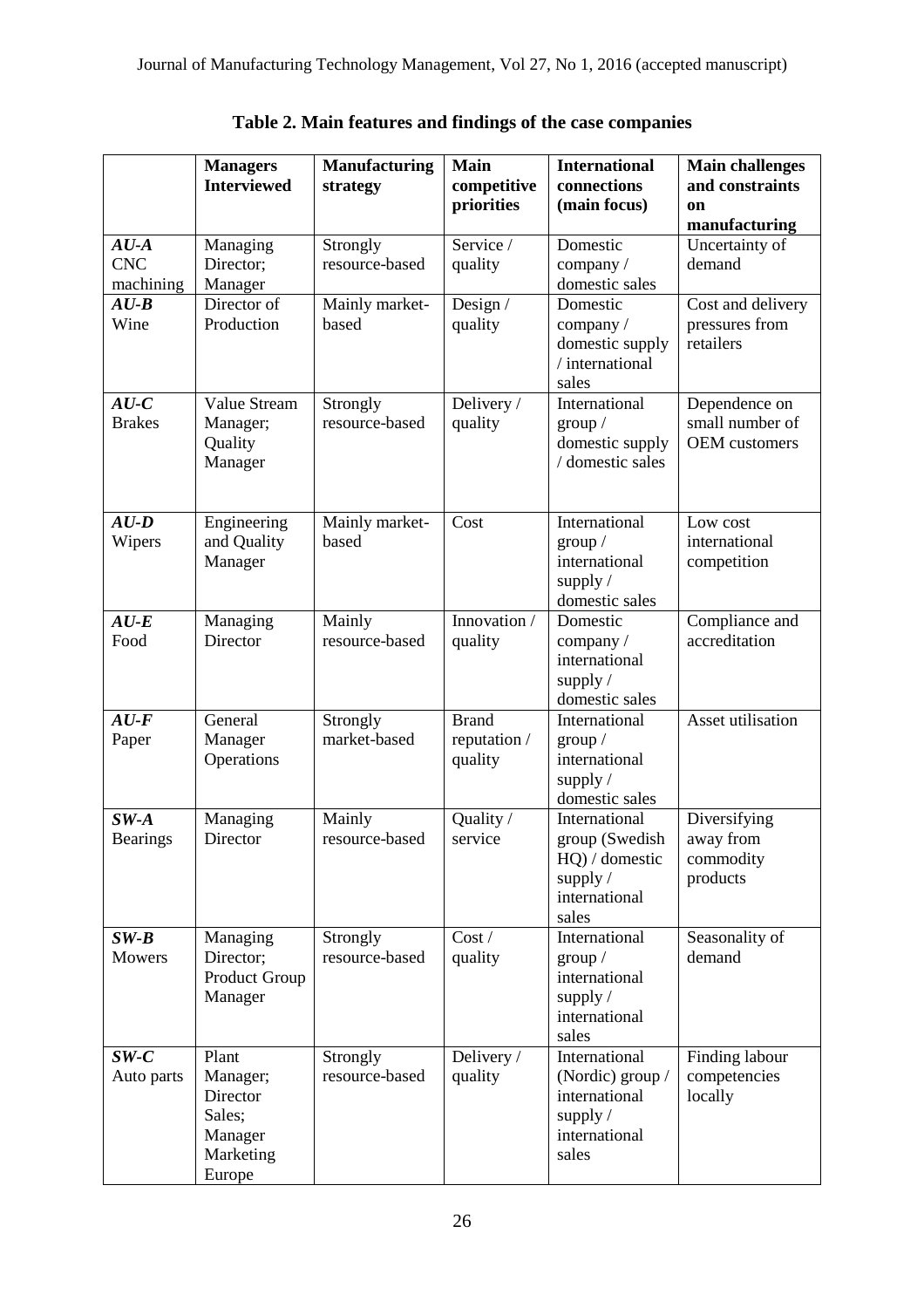| $SW-D$        | President;    | Mainly         | Productivity | International            | Implementing       |
|---------------|---------------|----------------|--------------|--------------------------|--------------------|
| Material      | Vice          | resource-based | / quality    |                          | new parent         |
|               | President;    |                |              | group /<br>international |                    |
| handling      |               |                |              |                          | company's          |
|               | Director,     |                |              | supply $/$               | production         |
|               | Production    |                |              | international            | systems            |
|               | Control       |                |              | sales                    |                    |
| $SW-E$        | Plant         | Mainly         | Cost         | International            | Managing           |
| Cookers       | Manager;      | resource-based |              | group /                  | changeover to      |
|               | Assembly      |                |              | international            | new owner and      |
|               | Manager       |                |              | supply $/$               | products           |
|               |               |                |              | international            |                    |
|               |               |                |              | sales                    |                    |
| $SW\text{-}F$ | Production    | Strongly       | Design $/$   | International            | Reconciling        |
| Glassware     | Manager;      | market-based   | cost/        | (Nordic) group /         | conflict between   |
|               | Production    |                | quality      | domestic                 | internal and       |
|               | Leader        |                |              | supply/                  | external pressures |
|               |               |                |              | international            |                    |
|               |               |                |              | sales                    |                    |
| $SW-G$        | Manufacturing | Mainly         | Cost /       | International            | Managing large     |
| Haulers       | Engineer;     | resource-based | quality      | group /                  | demand             |
|               | Quality       |                |              | domestic supply          | variations         |
|               | Manager;      |                |              | / international          |                    |
|               | Assembly      |                |              | sales                    |                    |
|               | Manager;      |                |              |                          |                    |
|               | Product       |                |              |                          |                    |
|               |               |                |              |                          |                    |
|               | Directors     |                |              |                          |                    |
| $SW-H$        | Plant         | Mainly market- | Productivity | International            | Focus on survival  |
| Cars          | Manager;      | based          | / quality    | owner /                  | in face of low     |
|               | Supply Chain  |                |              | international            | product demand     |
|               | Manager;      |                |              | supply /                 |                    |
|               | General       |                |              | international            |                    |
|               | Assembly      |                |              | sales                    |                    |
|               | Manager;      |                |              |                          |                    |
|               | Environmental |                |              |                          |                    |
|               | Manager       |                |              |                          |                    |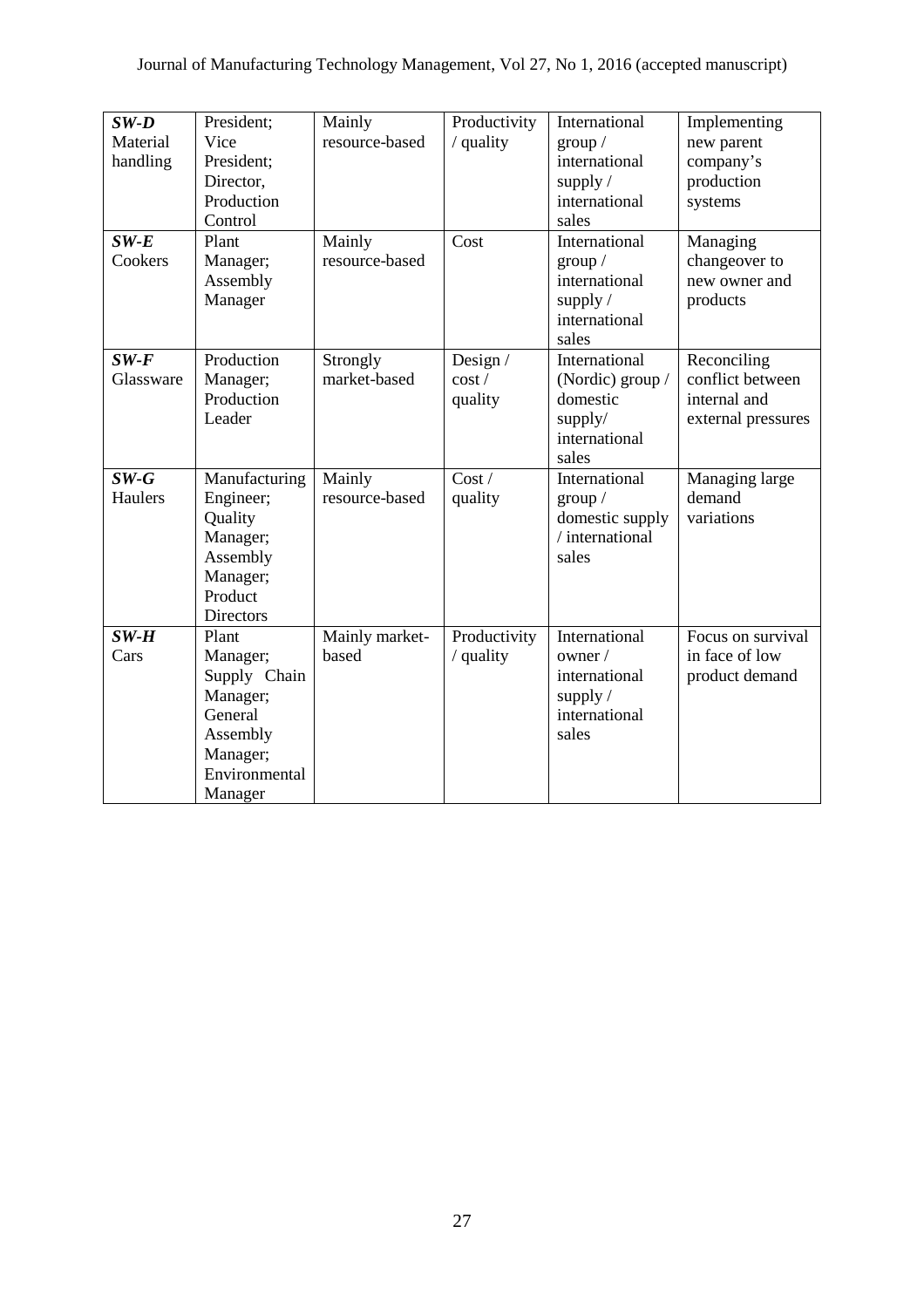### **Appendix 1: Questions for Interview**

- 1. Market and Environment
	- a. Analysis of the socio-governmental (changes in attitude, fashion  $&$  taste, legal changes, political trends & effects of diminishing natural resources, labor market, familiarization with governmental aspects)
	- b. Analysis of the customers
		- i. What customers is the company serving:
			- 1. Who are your target customers?
			- 2. What are the needs of these customers? (How do you get information about your customer needs (Hint: market research, direct interaction for customers)
			- 3. How do your products & services satisfy these needs?
		- ii. Demographics:
			- 1. Retail channel- where does the consumer actually purchase the product?
			- 2. Is this customer base growing or decreasing?
			- 3. What are the average revenues / income of these customers?
			- 4. Where are these customers geographically based?
			- 5. Consumer information source-where does the customer obtain information about the product?
		- iii. Drivers of customer decision-making:
			- 1. Do customers find price to be more important than the quality of the product or service? (Motivation behind purchase; value drivers, benefits vs. costs?)
			- 2. Are customers looking for the highest level of reliability, or will they have their own support and just seek a basic level of service?
			- 3. Will customer consult others in their organization/family before making a decision? (decision maker or decision-making unit)
			- 4. Will the customer seek multiple bids?
			- 5. Will the product/service require significant operational changes?
			- 6. Benefits that consumer is seeking, tangible and intangible?
		- iv. Frequency of purchase, seasonal factors
		- v. Trends- how consumer needs and preferences change over time
	- c. Analysis of the competitors
		- i. How do you evaluate your competitors? (Hint: market research, bench marking for competitors)
		- ii. Companies competing in a related product /market?
		- iii. Companies using related technologies?
		- iv. Companies already targeting your prime market segment but with unrelated products?
		- v. Companies from other geographical areas and with similar products?
		- vi. New start-up companies organized by former employees and/or manager of existing companies?
		- vii. Strategic partnerships?
		- viii. Mergers & acquisitions?
		- ix. Promotional campaigns?
		- x. R&D projects?
		- xi. Hiring activities?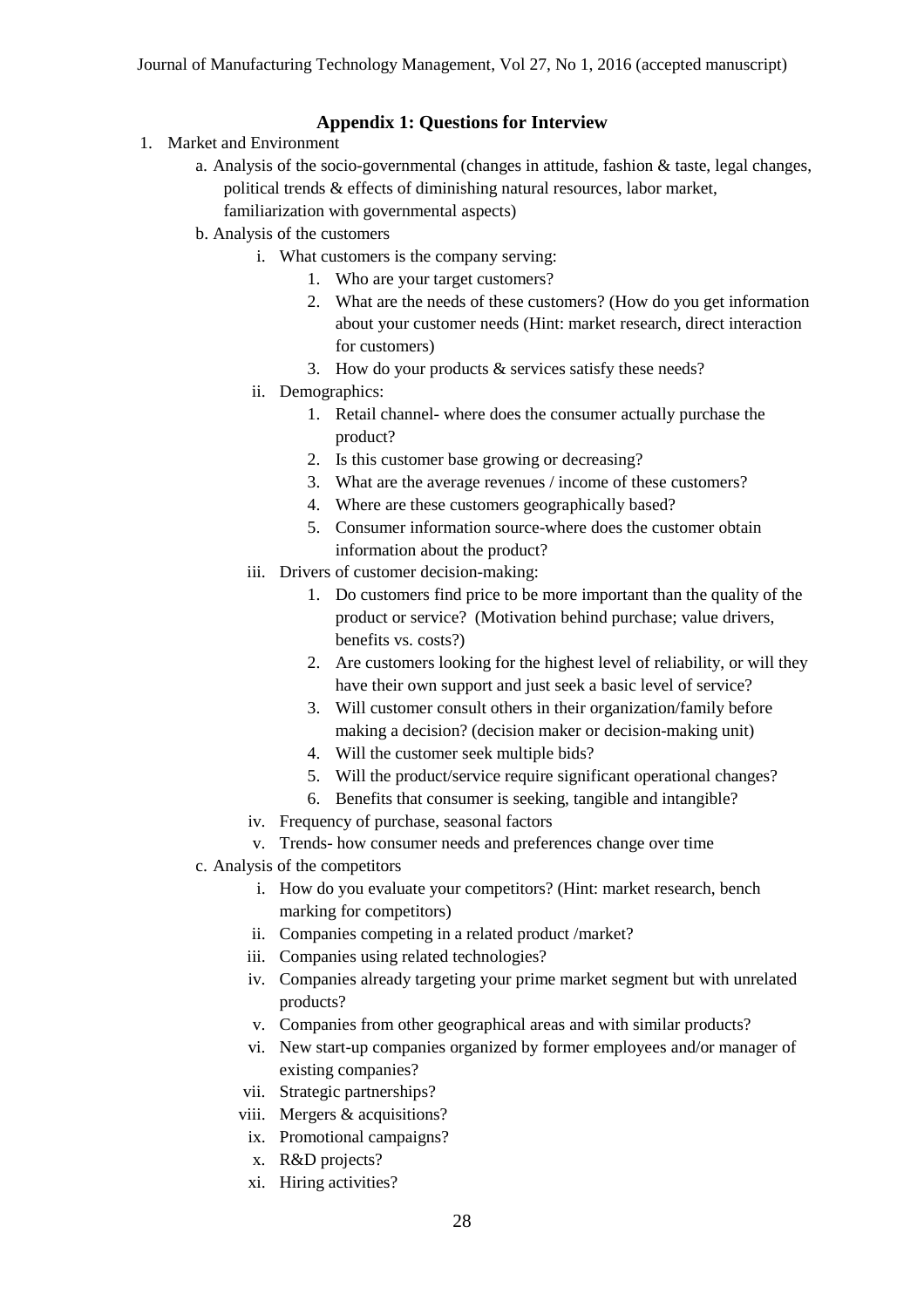- xii. Capital investment?
- d. Corporate policy
	- i. Corporate objectives
	- ii. Profitability element
	- iii. Growth element (growth plans)
	- iv. Quality element
	- v. Customer service element
	- vi. Personnel element
	- vii. Mission statement
- e. Market strategy
	- i. high volume i.e. standardized versus low volume i.e. high variety manufacture
	- ii. customization i.e. customers-driven or predetermined range by the manufacturer
	- iii. product and geographical nichemanship i.e. small groups of consumers with a particular common interest
	- iv. integral versus modular product designs
	- v. product (design) and manufacturing lead-times

How often do you conduct an internal audit of market competencies? (Hint: review existing polices & market strategy)

Where are established markets?

- 2. Manufacturing strategy (based on *The Operations strategy matrix*, Slack & Lewis, 2008,)
- 3. Organization
	- a. Structure
		- i. Hierarchical
		- ii. Functional
		- iii. Matrix
		- iv. Process-oriented
		- v. Product-focused
		- vi. Temporary
	- b. State
		- i. Harmonization
		- ii. Training & development
		- iii. Appraisal scheme
		- iv. Financial versus nonfinancial incentives (compensation, benefits)
		- v. Co-determination (employees moral and retention rates) )
- 4. Justification
	- a. New, modified, production system
	- b. Financial arguments
	- c. Strategic needs
	- d. New projects approval
	- e. Capital expenditure
- 5. Project management
	- a. Steering committee
	- b. Project team structure and composition (working party, task force, full time membership., part time membership)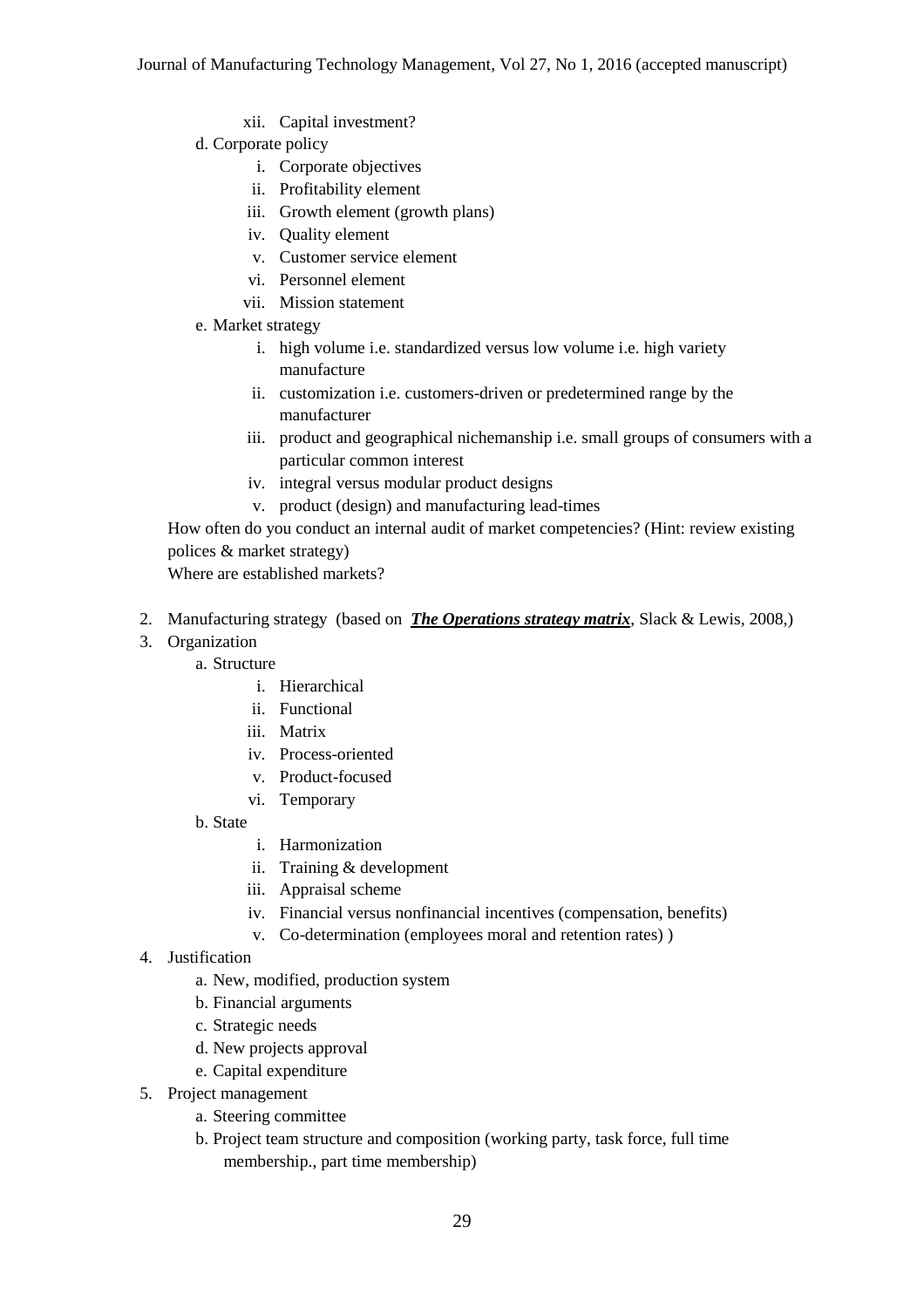- c. Project management control (hierarchical structure, matrix structure, centralized structure, decentralized structure)
- d. Simultaneous engineering (product & process design)
- 6. Control and integration
	- a. Production planning and control
		- i. Statistical stock control
		- ii. Material requirements planning
			- 1. The master production schedule (MPS)
			- 2. The bill of material (BOM)
			- 3. The inventory status file
			- 4. The MRP algorithm
		- iii. Just-in-time management
		- iv. Optimized production technology
	- b. Information control
		- i. Data collection and analysis
			- 1. Paper logging
			- 2. Shop floor data collection terminals
			- 3. Bar coding
			- 4. Automatic process monitoring
		- ii. Production planning and control
			- 1. Push (MRP)
			- 2. Pull (JIT/Kanban)
			- 3. Centralized control
			- 4. Decentralized control

#### 7. Work design

- a. Product oriented
- b. Autonomous working
- c. Process oriented
- d. Group technology
- e. Task oriented
- f. General training and development
- g. Quality training and awareness
- h. Quality group / teams
- i. Single status employment

#### **Other Questions (or from secondary sources):**

- 1. Introductory Questions:
	- a. Background:
		- i. History, key personalities, dates, events and trends
		- ii. Location of headquarters/corporate office, other offices, plants & online access etc
		- iii. Ownership, corporate governance and organizational structure
		- iv. Business areas, division and segments
		- v. Sales turn over
	- b. Facilities: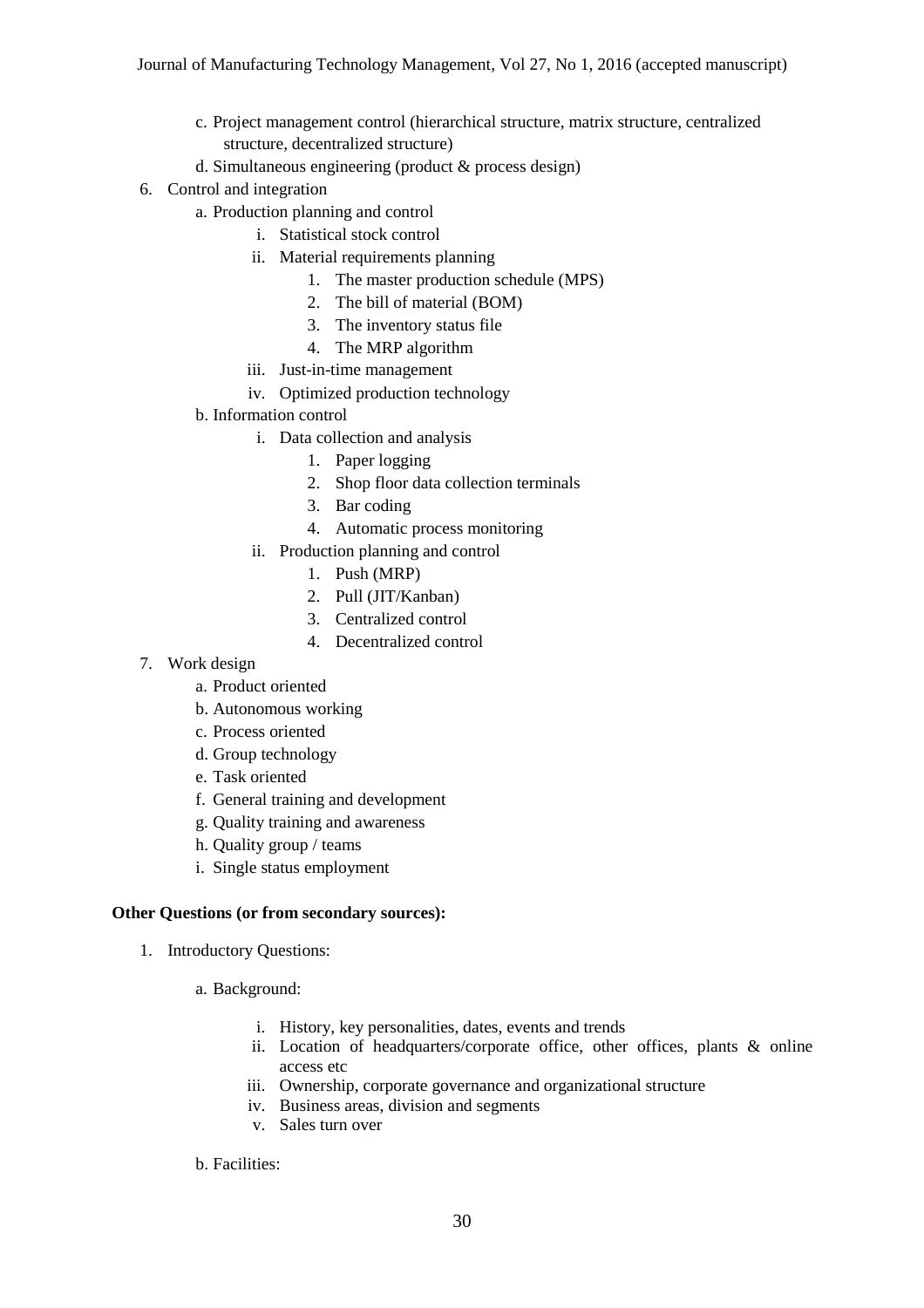- i. Plant
	- 1. Capacity
	- 2. Utilization rate
	- 3. Age
	- 4. Efficiency
	- 5. Capital investment
	- 6. Location
	- 7. Supply chain network
	- 8. Product mix by plant
- c. Employees:
	- i. No. of employees
	- ii. Key employees
	- iii. Skill level
- d. Products:
	- i. Product portfolio
	- ii. Time line of the product launches?
	- iii. Brands, brand portfolio, loyalty, awareness
	- iv. Patents and licenses
	- v. QC conformance
	- vi. Reverse engineering
- e. Collaborators:
	- i. Distributors
	- ii. Suppliers
	- iii. Alliances
- f. In which extent do you believe that stakeholder's opinions & ideas are important in rapidly changing world? (i.e. key focus on stakeholder engagement)
- g. Certifications?
- h. Awards & achievements?
- i. Acquisitions?
- j. Future outlook plans?
- 2. Questions regarding Production System:
	- a. Follow lean philosophy? In which extent?
	- b. Production capacity?
	- c. Measure OEE?
	- d. Sites & facilities locations and size/area?
	- e. In house production, how many %? And outsourcing parts, how many %?
	- f. Level of automation?
	- g. Ongoing projects?
	- h. Facility investment /expansion plans?
	- i. Global outsourcing?
- 3. Questions regarding Product Development System:
	- a. Lean Product Development perspective: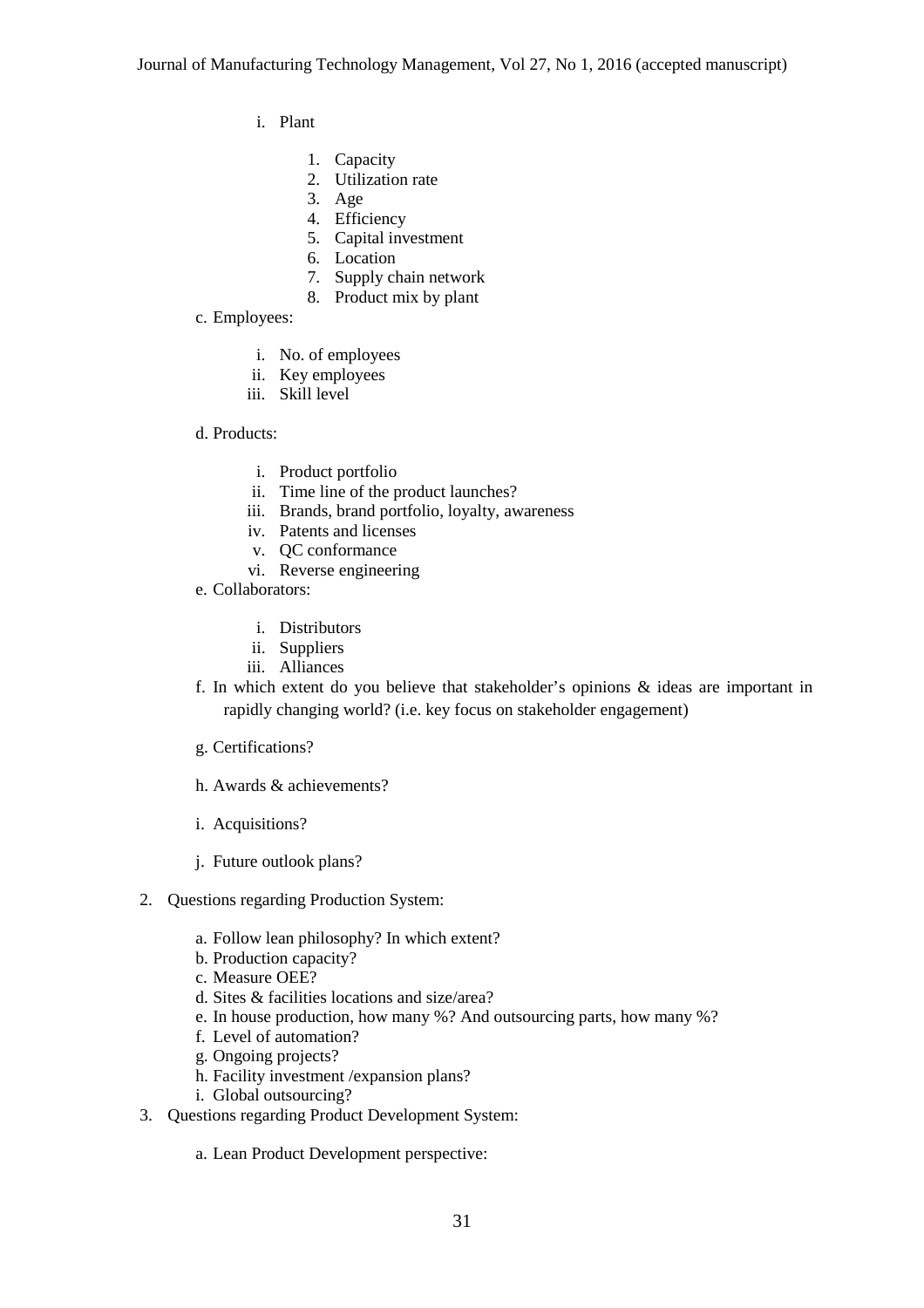- i. In which extent do you consider that customer- defined values (i.e. to align objectives, focus energy on the customer & eliminate waste from system) must be established in product development?
- ii. In order to reach at optimal solution (i.e. achieving basic stability in engineering & design challenges) in which extent do you explore alternatives by using available methods/techniques i.e. 'set-based' approach?
- iii. Did you create a leveled product development process flow in your last product development (i.e. waste free process to speed the product to market)?
- iv. In which extent did you manage to reduce variation (i.e. by standardizing design, process & engineering skill set) in product development process?
- v. Who is responsible for telling the exact status of any project, to whom the difficult decisions are brought for resolution  $\&$  the person who holds the whole product development system together?
	- 1. Project manager
	- 2. Project leader
	- 3. Development manager
	- 4. Chief engineer / chief technical architect
- vi. In which extent do you believe that the synergy between functional excellence & seamless integration of those experts across department is required for the success of any individual program?
- vii. Did you encourage newly hired engineers & provide them technical training which focus on core engineering (i.e. deep technical skills acquisition within a specific discipline that are required for engineering excellence)?
- viii. In which extent do you consider the suppliers as a fundamental part of a product development process (i.e. by taking suppliers onboard from start)?
	- ix. Do you consider that 'learning' & 'continuous improvement' is your sustainable competitive advantage (i.e. as a basic part of day to day operations)?
	- x. Do you consider your organization culture support excellence & improvement?
	- xi. In which extent do you consider the newly adapted technology fits & enhances already optimized and disciplined processes and highly skilled and organized people?
- xii. Do you use some visual communication methods in order to see high level corporate goals after breaking in to meaningful objectives at the working level?
- 4. Questions regarding Sustainable Production:
	- a. Questions based on Lowell Center for Sustainable Production:
		- i. How do you evaluate that the products/services are safe and ecologically sound throughout their life cycle?
		- ii. Do the products are designed to be durable, repairable, compostable, or easily biodegradable?
		- iii. How do you make sure that the products produced and packaged using minimal amounts of most environmentally harmless material and energy?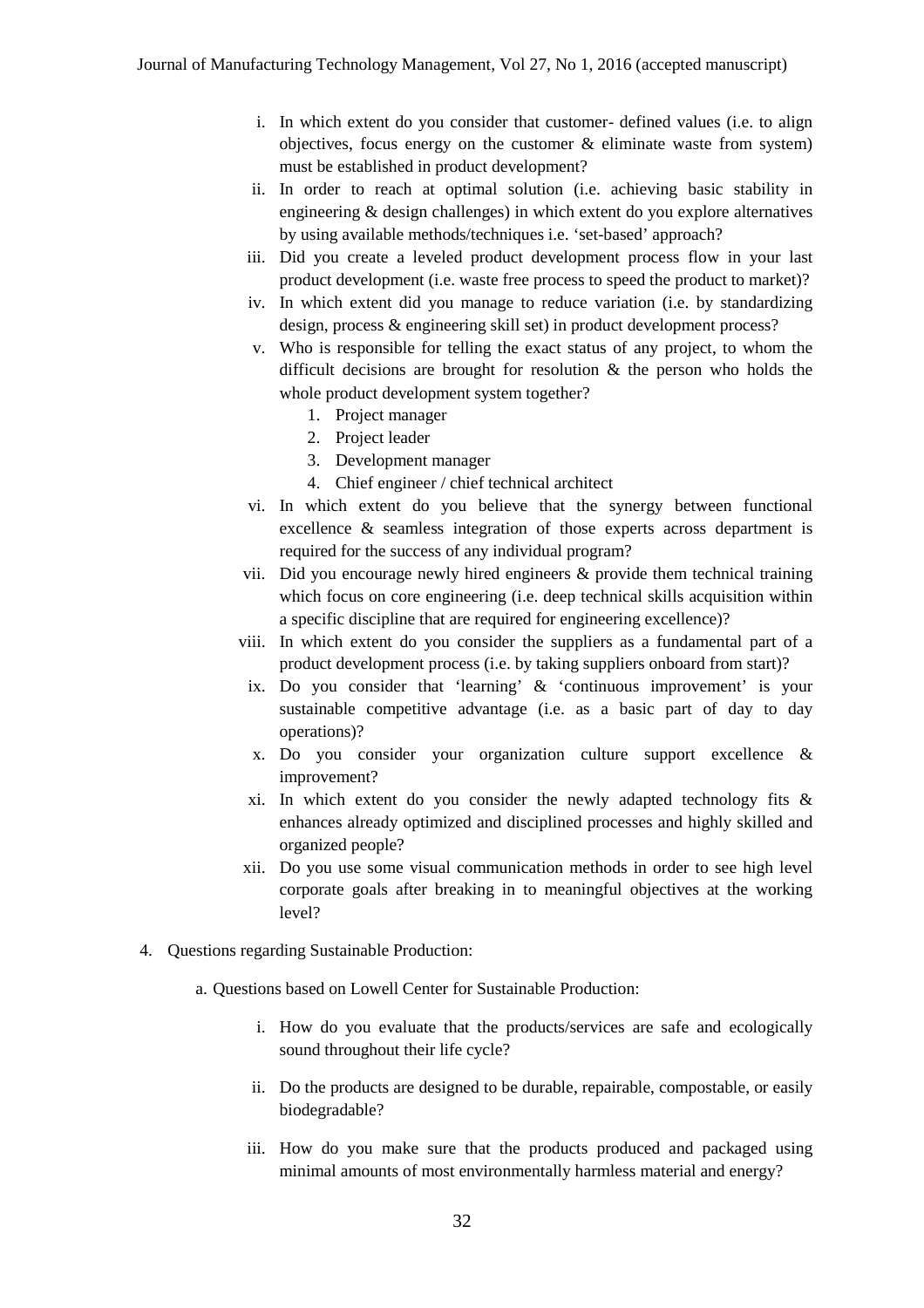- iv. Do the products are designed and operated such that waste and ecological incompatible byproducts are continuously reduced, eliminated or recycled on-site? If yes, how?
- v. Do the products are designed and operated such that chemical substances or physical agents and conditions that present hazards to human health or the environment are continuously eliminated? If yes, how?
- vi. Do the products are designed and operated such that energy and material are conserved, and the forms of energy and materials used are most appropriate for the desired ends? If yes, how?
- vii. Do the products are designed and operated such that work spaces are designed to continuously minimize or eliminated chemical, ergonomic and physical hazards? If yes, how?
- viii. Do the workers are valued and their work is organized to conserve and enhance their efficiency and creativity? If yes, how?
- ix. Do the workers are valued and their security and well-being is a priority? If yes, how?
- x. Do the workers are valued and they are encouraged and helped to continuously develop their talents and capacities? If yes, how?
- xi. Do the workers are valued and their input to and participation in the decision making process is openly accepted? If yes, how?
- xii. Do the communities related to any stage of the product lifecycle (from production of raw material through manufacture, use and disposal of the final product) are respected and enhanced economically, socially, culturally and physically? If yes, how?
- xiii. In which extent do you believe that the continued economic viability does not depend on ever-increasing consumption of material and energy?
- xiv. In which extent the management is committed to an open, participatory process of continuous evaluation and improvement, focused on the long-term economic performance of the firm?
- b. Have you set target to cut energy consumption? And how much have you saved in this context & since when?
- c. How do you handle hazardous materials & waste generation in manufacturing?
- d. Do you stand in Dow Jones sustainability world index?
- e. Do you have a group strategy pertaining to climate?
- f. Did your net sales of climate friendly / resource efficient products increases in the past few years?